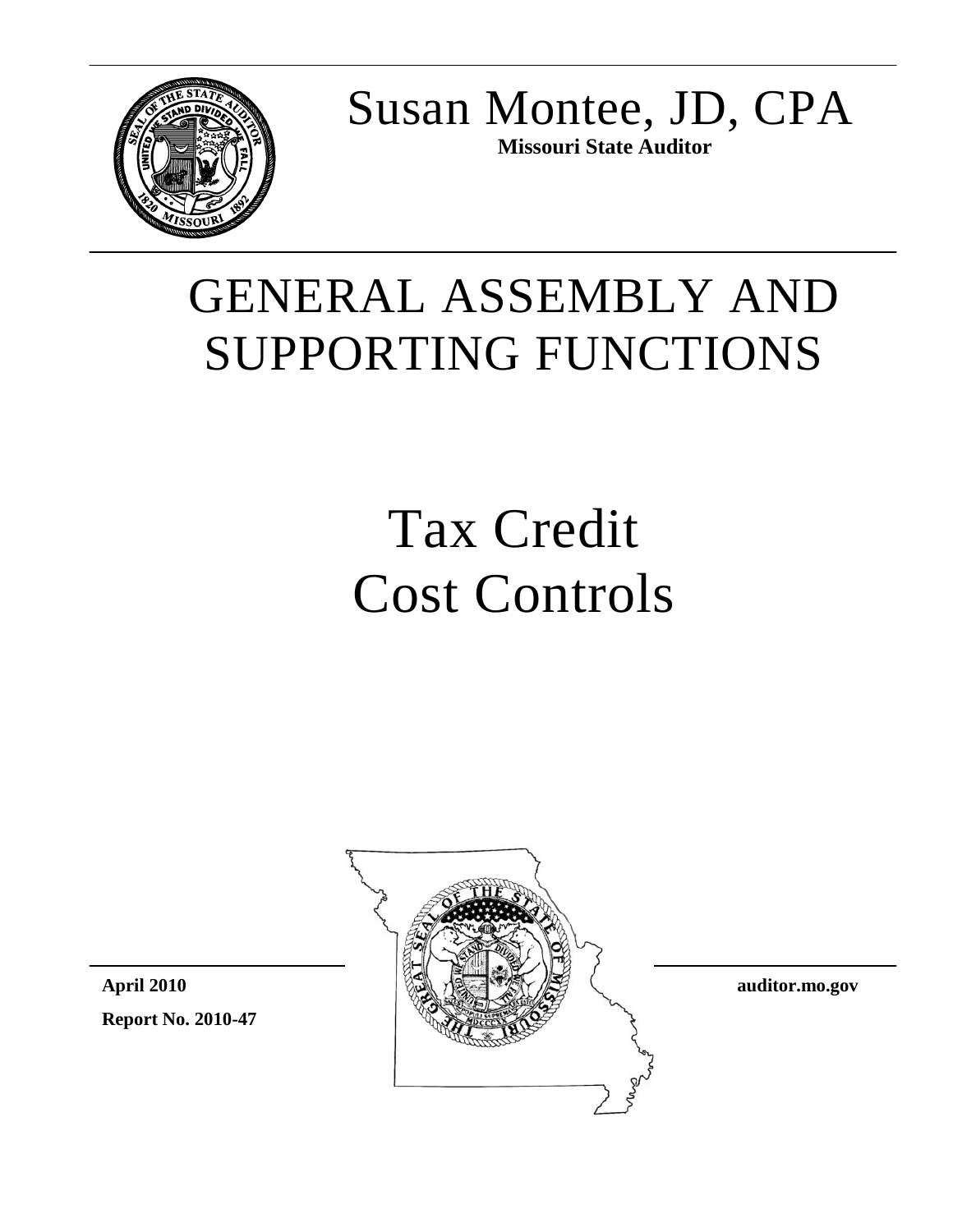

**Susan Montee, JD, CPA**

**Missouri State Auditor**

# YELLOW SHEET

### **Findings in the audit of Tax Credit Cost Controls**

| <b>Tax Credit Cost Controls</b> | Tax credit redemptions in the state of Missouri have increased from about<br>\$372 million in fiscal year 2001 to over \$584 million in fiscal year 2009, an<br>increase of 57 percent in 8 years, while net General Revenue (GR) Fund -<br>State collections over the same time period increased from about \$6.44<br>billion to \$7.45 billion, an increase of 15.7 percent. Tax credit redemptions<br>as a percentage of net GR Fund collections increased from 5.8 percent in<br>2001 to 7.8 percent in 2009.                                                                                                                                                                                                                                                                             |
|---------------------------------|-----------------------------------------------------------------------------------------------------------------------------------------------------------------------------------------------------------------------------------------------------------------------------------------------------------------------------------------------------------------------------------------------------------------------------------------------------------------------------------------------------------------------------------------------------------------------------------------------------------------------------------------------------------------------------------------------------------------------------------------------------------------------------------------------|
|                                 | Fiscal notes associated with legislation establishing or modifying tax credit<br>programs do not accurately project the financial impact on the state's GR<br>Fund collections. For 15 tax credit programs reviewed, the actual<br>redemptions exceeded the projected long term fiscal impact by a net amount<br>of over \$1.1 billion for the 5 years ended June 30, 2009. In total, 96 fiscal<br>note sections were associated with the 15 programs we reviewed, and 16<br>sections indicated the amount of impact was unknown. Since fiscal notes<br>have not accurately projected the financial impact of tax credit programs,<br>the General Assembly should consider increasing the use of alternative cost<br>containment measures to better control the costs of tax credit programs. |
|                                 | The General Assembly has placed annual and/or cumulative limits on the<br>amount of tax credits that may be authorized for some tax credit programs.<br>Also, the Sunset Act, passed in 2003, provides for new programs to sunset<br>after a period of not more than 6 years unless reauthorized by the General<br>Assembly or the program is exempted from the Sunset Act. Eight of 18 new<br>tax credit programs created since 2003 do not have a sunset provision. The<br>act requires the Committee on Legislative Research to review applicable<br>programs before the sunset dates and present a report to the General<br>Assembly regarding the sunset, continuation, or reorganization of each<br>affected program.                                                                   |
|                                 | During fiscal year 2009, 53 tax credit program had redemptions totaling<br>\$584 million. The following table lists the number of tax credit programs,<br>and the 2009 redemptions, that lacked the cost controls noted above:                                                                                                                                                                                                                                                                                                                                                                                                                                                                                                                                                                |
|                                 | Number of Programs Amount of Redemptions                                                                                                                                                                                                                                                                                                                                                                                                                                                                                                                                                                                                                                                                                                                                                      |

|                         |                        | Number of Programs Amount of Redemptions |
|-------------------------|------------------------|------------------------------------------|
| <b>Cost Control</b>     | <b>Lacking Control</b> | (in millions)                            |
| Annual Limit            | 30                     | \$495                                    |
| Cumulative Limit        | 46                     | 565                                      |
| <b>Sunset Provision</b> | 46                     | 569                                      |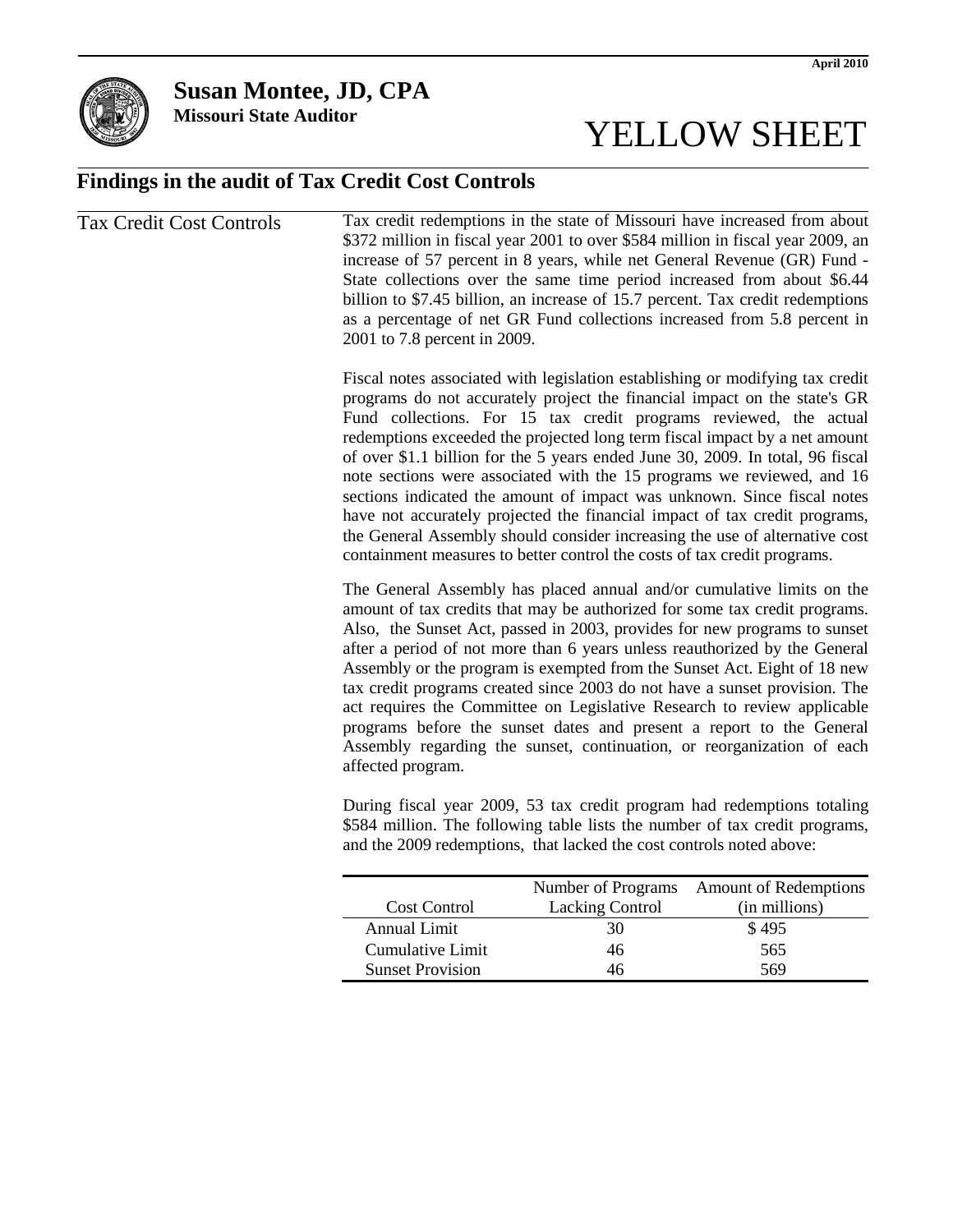

## **Susan Montee, JD, CPA**

**Missouri State Auditor**

# YELLOW SHEET

The audit also noted state agencies need to improve procedures to gather and verify information used to prepare cost benefit analyses submitted to the budget director and legislative budget committees. In each of the five most recent tax credit program audit reports issued by our office, the audits noted concerns with the cost benefit analyses state agencies submitted. In each case state agencies overstated the economic impact of the program. The overstatements were generally caused by the use of inflated amounts for activities undertaken as the result of the tax credit or inflated assumptions regarding investments made and jobs created.

**All reports are available on our Web site: auditor.mo.gov**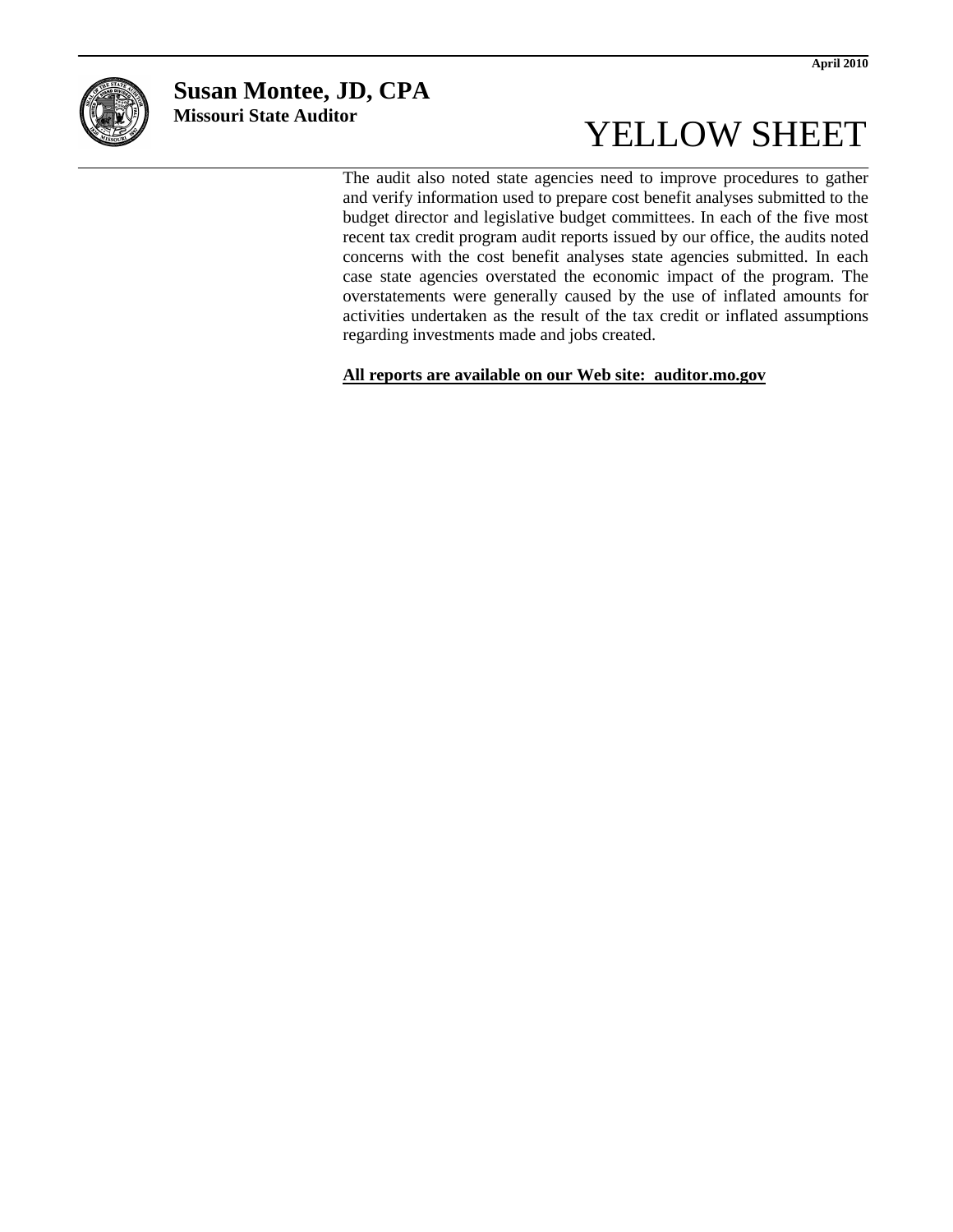# Tax Credit Cost Controls Table of Contents

| <b>State Auditor's Report</b>   |                                                      | 2  |
|---------------------------------|------------------------------------------------------|----|
|                                 |                                                      |    |
| Introduction                    |                                                      |    |
|                                 |                                                      |    |
| <b>Management Advisory</b>      |                                                      |    |
| <b>Report - State Auditor's</b> |                                                      |    |
| Findings                        |                                                      |    |
| Appendixes                      |                                                      | 14 |
|                                 | A Tax Credit Redemptions                             |    |
|                                 |                                                      |    |
|                                 | B<br>Tax Credit Funding Limits and Sunset Provisions |    |
|                                 |                                                      |    |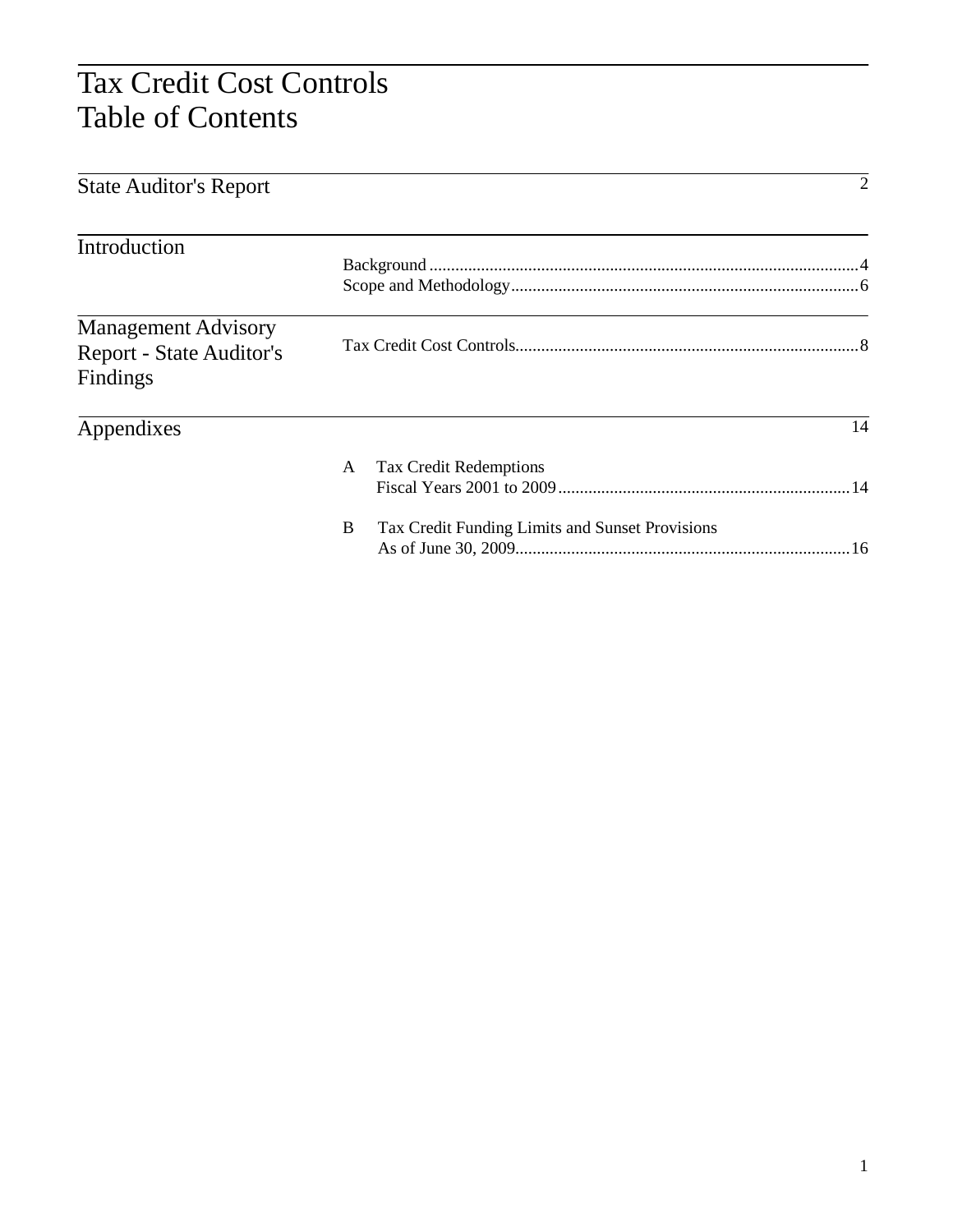

### **SUSAN MONTEE, JD, CPA Missouri State Auditor**

Honorable Jeremiah W. (Jay) Nixon, Governor and Members of the General Assembly Jefferson City, Missouri

We have audited the state's procedures to contain the costs of tax credit programs. The scope of our audit included, but was not necessarily limited to, tax credit program activity occurring during the 5 years ended June 30, 2009. The objectives of our audit were to:

- 1. Evaluate the existing procedures to estimate and control the financial impact of tax credit programs.
- 2. Evaluate whether fiscal notes for tax credit programs have accurately estimated future financial impact.
- 3. Identify methods available to better control the fiscal impact of tax credit programs.

Our scope and methodology is included in the Introductory Section.

We obtained an understanding of internal controls that are significant within the context of the audit objectives and assessed whether such controls have been properly designed and placed in operation. However, providing an opinion on the effectiveness of internal controls was not an objective of our audit and accordingly, we do not express such an opinion.

We obtained an understanding of legal provisions that are significant within the context of the audit objectives, and we assessed the risk that illegal acts, including fraud, or violations of other legal provisions could occur. Based on that risk assessment, we designed and performed procedures to provide reasonable assurance of detecting instances of noncompliance significant to those provisions. However, providing an opinion on compliance with those provisions was not an objective of our audit and accordingly, we do not express such an opinion. Abuse, which refers to behavior that is deficient or improper when compared with behavior that a prudent person would consider reasonable and necessary given the facts and circumstances, does not necessarily involve noncompliance with legal provisions. Because the determination of abuse is subjective, our audit is not required to provide reasonable assurance of detecting abuse.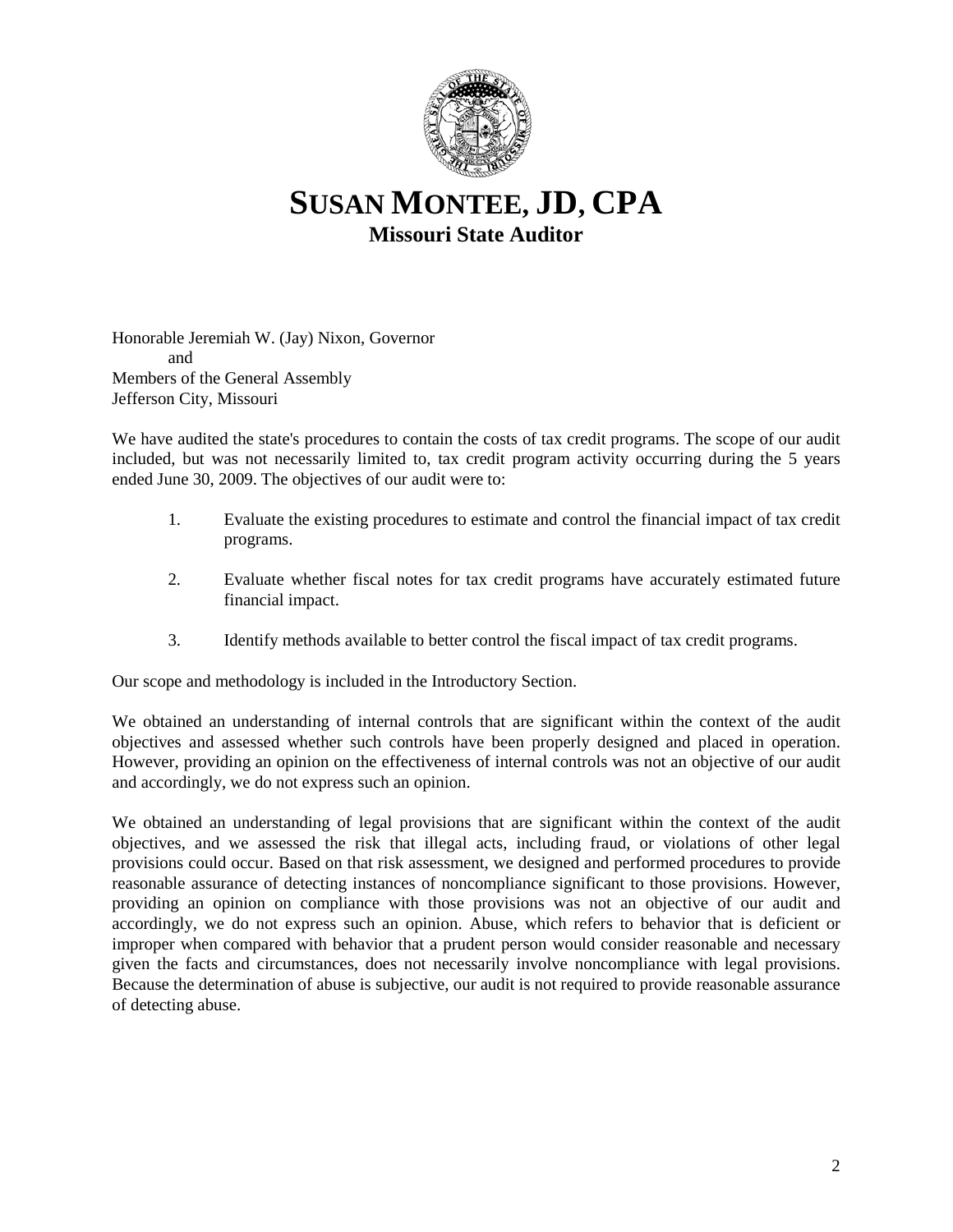We conducted our audit in accordance with the standards applicable to performance audits contained in *Government Auditing Standards*, issued by the Comptroller General of the United States. Those standards require that we plan and perform our audit to obtain sufficient, appropriate evidence to provide a reasonable basis for our findings and conclusions based on our audit objectives. We believe that the evidence obtained provides such a basis.

The accompanying Appendixes are presented for informational purposes. This information was obtained from the management of various agencies administering tax credit programs and the Committee on Legislative Research, Oversight Division and was not subjected to the procedures applied in our audit of Tax Credit Cost Controls.

The accompanying Management Advisory Report presents our finding arising from our audit of Tax Credit Cost Controls.

Sum Warker

Susan Montee, JD, CPA State Auditor

The following auditors participated in the preparation of this report:

Director of Audits: John Luetkemeyer, CPA Audit Manager: Dennis Lockwood, CPA In-Charge Auditor: Heather R. Stiles, MBA, CPA James M. Applegate, MBA Brad Loethen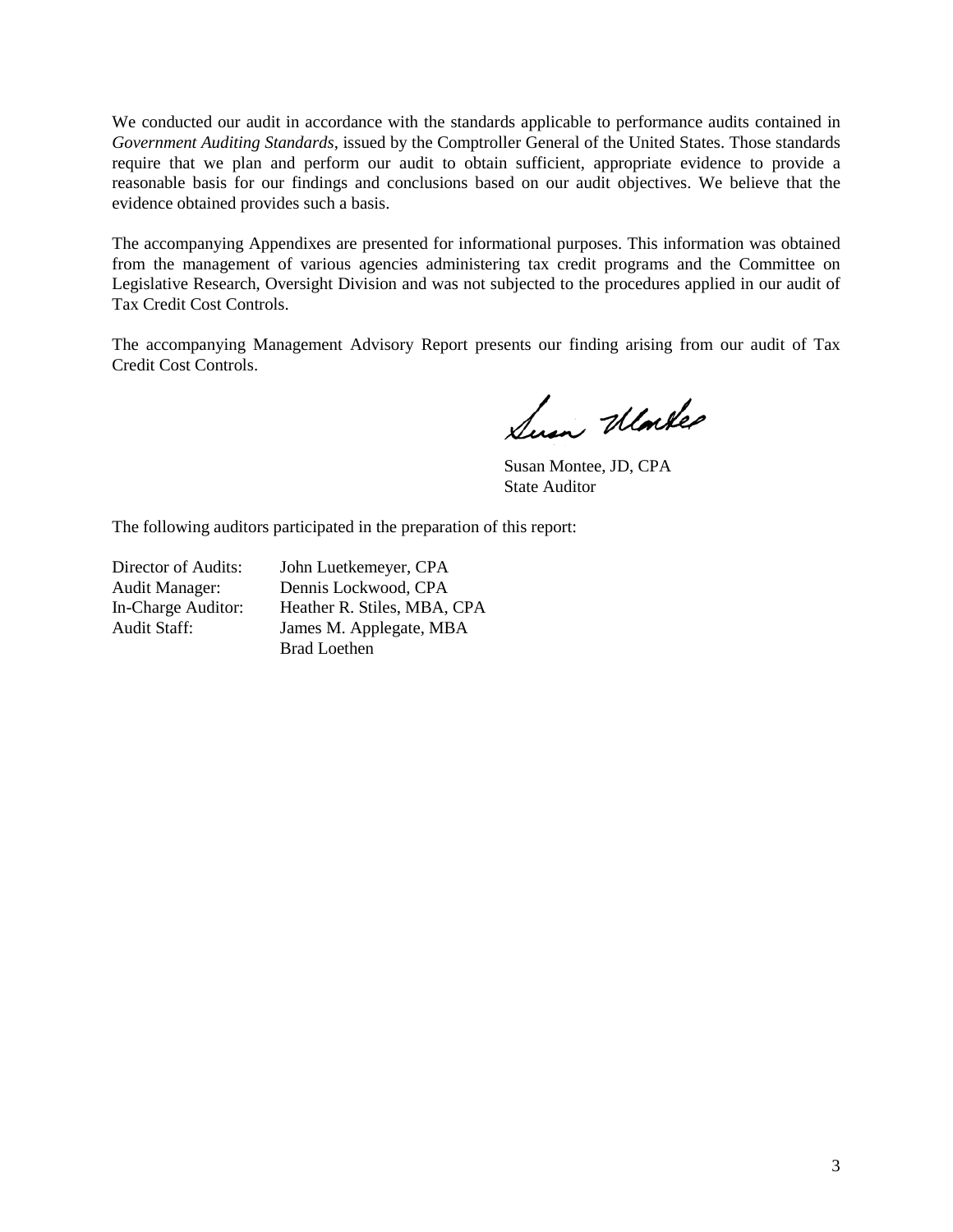# Tax Credit Cost Controls Introduction

| <b>Background</b> | Tax credit redemptions in the state of Missouri have increased from about<br>\$372 million in fiscal year 2001 to over \$584 million in fiscal year 2009, an<br>increase of 57 percent in 8 years, while net General Revenue (GR) Fund -<br>State collections over the same time period increased from about \$6.44                                                                                                                                                                                                                                                                                                                                                                                                                                                                                                                                                                                                                                                                                                                                                                                                                                                                                                                                                                                                                                                                                                                                                                                                                                                              |
|-------------------|----------------------------------------------------------------------------------------------------------------------------------------------------------------------------------------------------------------------------------------------------------------------------------------------------------------------------------------------------------------------------------------------------------------------------------------------------------------------------------------------------------------------------------------------------------------------------------------------------------------------------------------------------------------------------------------------------------------------------------------------------------------------------------------------------------------------------------------------------------------------------------------------------------------------------------------------------------------------------------------------------------------------------------------------------------------------------------------------------------------------------------------------------------------------------------------------------------------------------------------------------------------------------------------------------------------------------------------------------------------------------------------------------------------------------------------------------------------------------------------------------------------------------------------------------------------------------------|
|                   | billion to \$7.45 billion, an increase of 15.7 percent. Tax credit redemptions<br>as a percentage of net GR Fund collections increased from 5.8 percent in<br>2001 to 7.8 percent in 2009.                                                                                                                                                                                                                                                                                                                                                                                                                                                                                                                                                                                                                                                                                                                                                                                                                                                                                                                                                                                                                                                                                                                                                                                                                                                                                                                                                                                       |
|                   | Based on the 63 tax credit analysis forms submitted by state agencies<br>administering tax credit programs for the current legislative session, tax<br>credits totaling \$500.6 million have been issued but not redeemed as of<br>June 30, 2009. The Committee on Legislative Research, Oversight Division<br>issued a program evaluation, Review of the State of Missouri Tax Credit<br><i>Programs</i> , in March 2010 which reported the estimated amount of tax<br>credits issued in previous years and not yet redeemed as of June 30, 2009,<br>was approximately \$496 million. The Joint Committee on Tax Policy<br>compiled a report of DED administered credits as of October 1, 2009, which<br>reported an estimated total state tax credit liability of about \$2.38 billion<br>comprised of \$599.8 million tax credits issued but not redeemed, \$686.9<br>million tax credits authorized but not yet issued, and \$1.094 billion in<br>streaming tax credits that have been authorized and will be issued as the<br>program requirements are met. The amount reported for the streaming<br>credits estimates only tax credits that will be issued from October 2009<br>through fiscal year 2014. The amounts stated in this section are based upon<br>estimates from the agencies administering tax credit programs. The exact<br>amount of tax credits that will ultimately be issued and redeemed is<br>unknown due to future actions of tax credit recipients and carry forward and<br>back features of individual programs. We did not audit the information. |
|                   | Existing procedures to control the cost of tax credit programs may include<br>the use of fiscal notes, annual and cumulative funding limits, sunset<br>provisions, statutory expiration dates and cut-off dates, appropriations for<br>those credits which require disbursement of state funds, and the approval of<br>estimated tax expenditures <sup>1</sup> required under Section 33.282.2, RSMo.                                                                                                                                                                                                                                                                                                                                                                                                                                                                                                                                                                                                                                                                                                                                                                                                                                                                                                                                                                                                                                                                                                                                                                            |
| Fiscal notes      | The Oversight Division prepares fiscal notes on all bills, including bills<br>relating to tax credit programs, pending before the General Assembly.<br>Section 23.140, RSMo, requires the division to prepare a fiscal note on each<br>bill introduced into either chamber of the General Assembly prior to the<br>legislation being acted upon. Additionally, new fiscal notes are required for<br>any changes to a proposed bill. The fiscal note shall include the following:                                                                                                                                                                                                                                                                                                                                                                                                                                                                                                                                                                                                                                                                                                                                                                                                                                                                                                                                                                                                                                                                                                 |

<span id="page-6-0"></span><sup>&</sup>lt;sup>1</sup> Tax expenditures are described in the statutes as the annual reduction in revenue collections for each fiscal year as a result of each deduction, exemption, credit or other tax preference as may be authorized by law.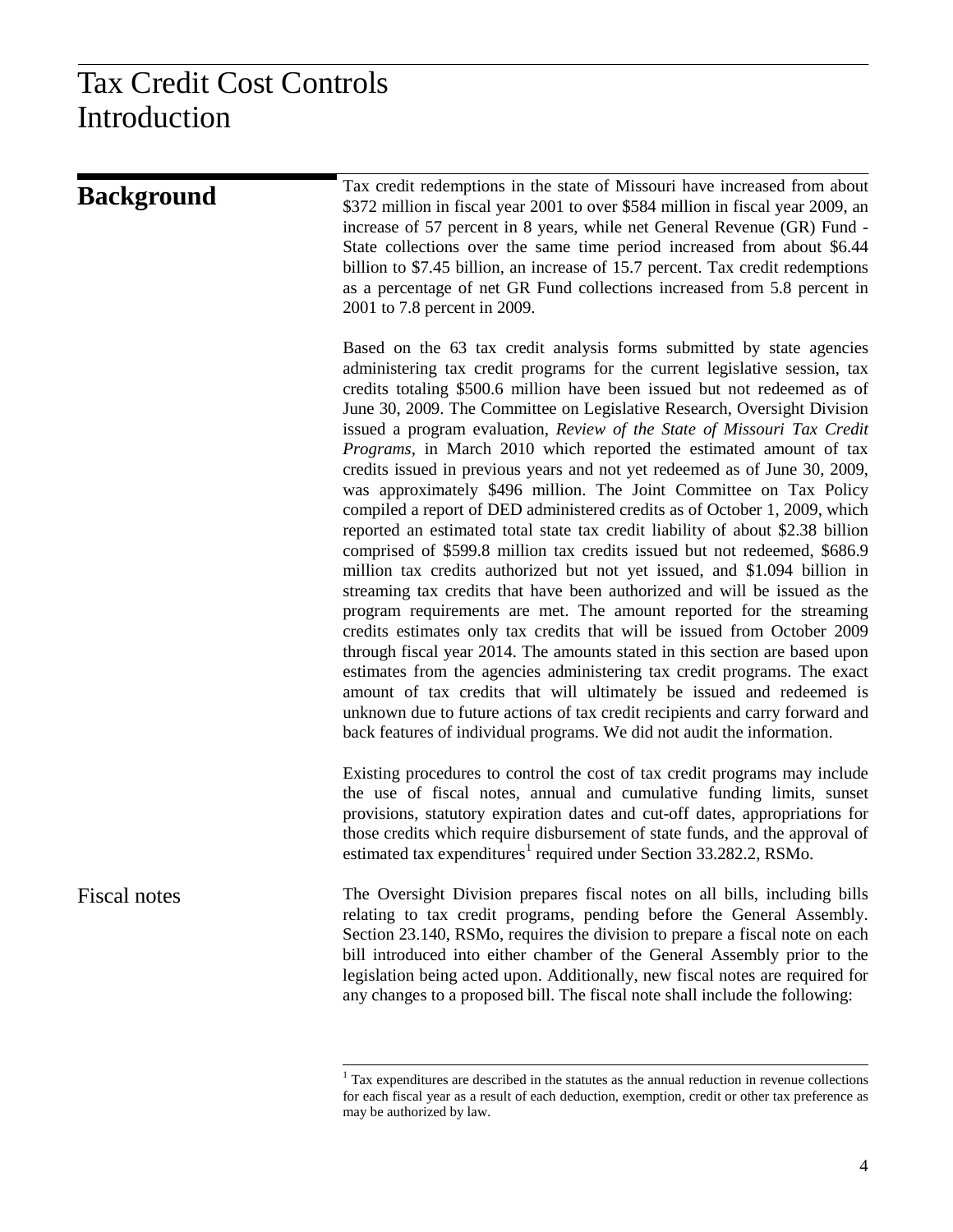

#### Tax Credit Cost Controls Introduction

- The cost of the proposed legislation to the state for the next 2 fiscal years.
- Whether the proposal would establish a program or agency which would duplicate an existing program or agency.
- Whether the provisions of the proposal are federally mandated.
- Whether the proposal would have significant direct fiscal impact upon any political subdivision of the state.
- Whether any new physical facilities would be required.
- Whether the proposal would fiscally impact small businesses.

The fiscal note process begins when either Senate Research or Legislative Research forwards the bill to the Oversight Division requesting a fiscal note. The Oversight Division reviews the bill and forwards a copy to affected state agencies and local political subdivisions as required by statute. Each agency reviews the bill and determines what fiscal impact, if any, the bill will have on the agency and responds to the Oversight Division. The Oversight Division compiles all agency responses and together with its own independent research, prepares a fiscal note stating the estimated fiscal impact to state government, local governments, and small businesses. The Oversight Division prepares approximately 3,000 fiscal notes during a regular legislative session.

Some tax credit programs may have annual or cumulative limits or both. The limit is the maximum amount of tax credits that may be authorized and is generally set by statute. The General Assembly has increased, decreased, and/or established new limits for several programs. Some programs have reached the cumulative limit and no new credits may be authorized. For two programs, legislative committees were granted the authority to increase the cumulative limit. For another program, the annual limit may be exceeded with the joint agreement by the commissioner of administration and the directors of the Department of Economic Development (DED) and the Department of Revenue (DOR).

> Four tax credit programs require annual appropriations. For two of those programs, the appropriation allows diversion of state income tax withholdings from the GR Fund to designated job training funds. The other two programs require an appropriation to disburse GR Fund monies to county collectors to offset monies that would have been received from property taxes or private car ad valorem taxes.

The Missouri Sunset Act, Sections 23.250 to 23.298, RSMo, was enacted in 2003. The Sunset Act requires certain new programs authorized into law to sunset after a period of not more than 6 years unless reauthorized. The Sunset Act only applies to new programs that include a sunset provision and a new program may be exempted from the Sunset Act. The statute requires the Committee on Legislative Research to review the applicable programs

Limits

Sunset provisions and expiration dates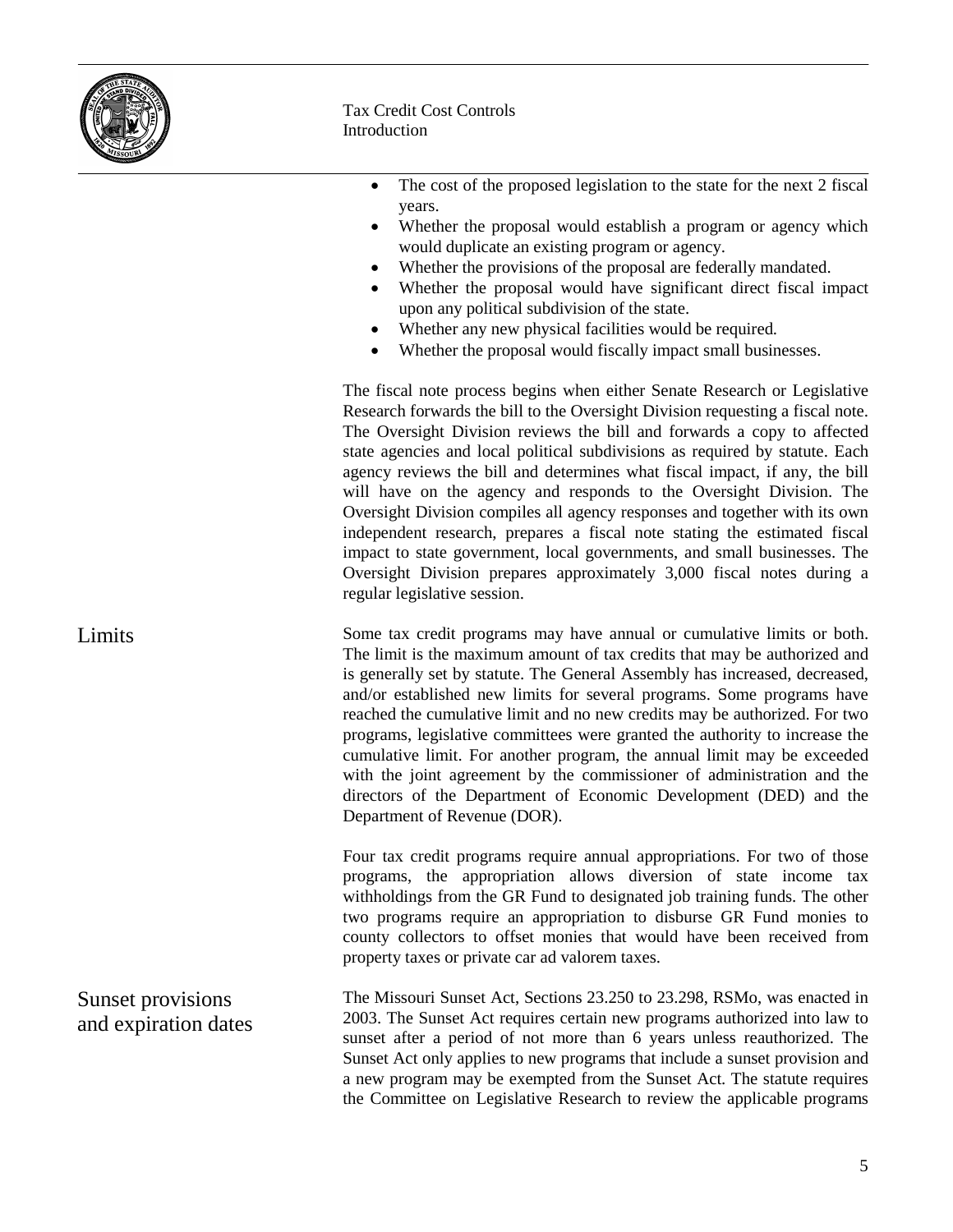| THE STAT<br><b>D. DIVIOR</b><br><i>ISSOUR</i> |
|-----------------------------------------------|
|-----------------------------------------------|

Annual reporting and approval

#### Tax Credit Cost Controls Introduction

before the sunset dates and present a report to the General Assembly regarding the sunset, continuation, or reorganization of each affected program. In addition, some programs had statutory expiration dates, other programs had dates after which no additional tax credits could be authorized, and some tax credit programs have already been repealed. Section 33.282, RSMo, requires departments to submit annual estimates of tax expenditures and cost benefit analyses of such expenditures to the budget director for submission to the chairman of the senate appropriations committee and the chairman of the house budget committee. If those estimates are not approved by a majority of the committees' members, no new credits, except the senior citizens property tax credit, may be issued or certified after July first of the following year. The annual estimates are submitted on forms referred to as tax credit analysis forms.

There were 68 tax credit programs for which redemptions were or could have been issued and redeemed in fiscal years 2001 through 2009. Tax credit redemptions by program for fiscal years 2001 through 2009 are shown in Appendix A. The following table lists administering departments and the number of tax credit programs administered: Agencies administering tax credits

|                                        |                                                                                                                                                                                                                                                                                                                                                                                                                                                                                                                                                                                                                | Number of      |
|----------------------------------------|----------------------------------------------------------------------------------------------------------------------------------------------------------------------------------------------------------------------------------------------------------------------------------------------------------------------------------------------------------------------------------------------------------------------------------------------------------------------------------------------------------------------------------------------------------------------------------------------------------------|----------------|
|                                        | Department                                                                                                                                                                                                                                                                                                                                                                                                                                                                                                                                                                                                     | Programs       |
| Economic Development                   |                                                                                                                                                                                                                                                                                                                                                                                                                                                                                                                                                                                                                | 36             |
|                                        | Revenue                                                                                                                                                                                                                                                                                                                                                                                                                                                                                                                                                                                                        | 14             |
|                                        | Insurance, Financial Institutions and Professional Registration                                                                                                                                                                                                                                                                                                                                                                                                                                                                                                                                                | 4              |
|                                        | <b>Social Services</b>                                                                                                                                                                                                                                                                                                                                                                                                                                                                                                                                                                                         | 4              |
|                                        | Agriculture                                                                                                                                                                                                                                                                                                                                                                                                                                                                                                                                                                                                    | 4              |
|                                        | <b>Natural Resources</b>                                                                                                                                                                                                                                                                                                                                                                                                                                                                                                                                                                                       | 3              |
|                                        | <b>Health and Senior Services</b>                                                                                                                                                                                                                                                                                                                                                                                                                                                                                                                                                                              | $\overline{c}$ |
|                                        | <b>Elementary and Secondary Education</b>                                                                                                                                                                                                                                                                                                                                                                                                                                                                                                                                                                      | $\mathbf{1}$   |
|                                        |                                                                                                                                                                                                                                                                                                                                                                                                                                                                                                                                                                                                                |                |
| <b>Scope and</b><br><b>Methodology</b> | To gain an understanding of how fiscal notes are prepared for tax credits,<br>we reviewed applicable statutes and interviewed personnel involved in the<br>fiscal note process at the Oversight Division and the DED. The DED is<br>responsible for the majority of tax credits programs.<br>To establish the population of tax credit programs in operation during fiscal<br>years 2001 through 2009 (see Appendix A), we obtained summary tax credit<br>redemption information from the DED and the DOR. We selected 9 of the<br>10 tax credit programs with the highest redemption amounts for the 5 fiscal |                |
|                                        | years ended in 2009 and 6 tax credits established after August 29, 2003, the<br>effective date of the Sunset Act.<br>For 11 of these 15 programs, we compared actual tax credits redeemed<br>during fiscal years 2005 through 2009 to the total projected fiscal impact.                                                                                                                                                                                                                                                                                                                                       |                |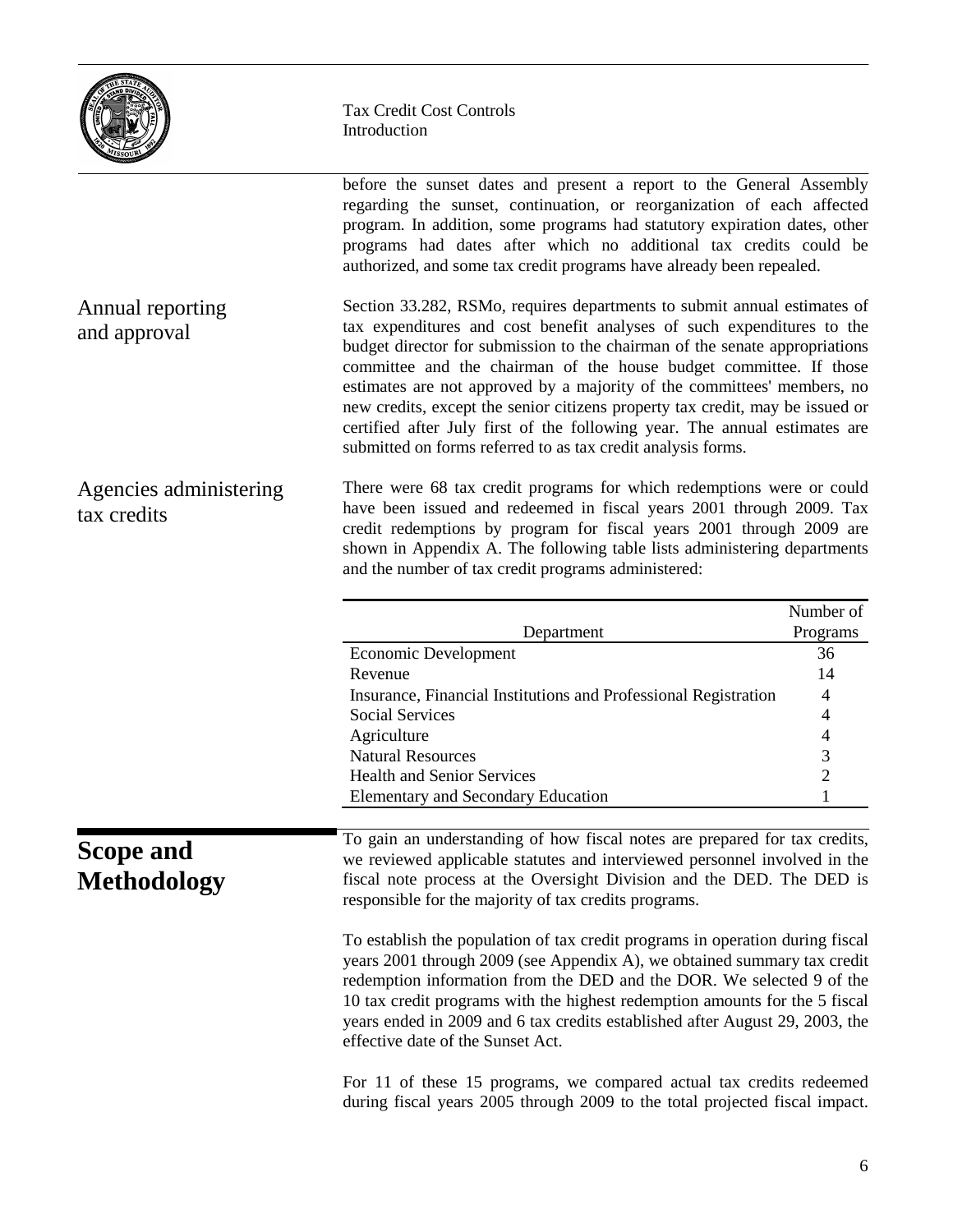

#### Tax Credit Cost Controls Introduction

The remaining four programs were established after 2005, and we compared the redemptions and fiscal note projections from year of establishment through 2009. To determine the projected fiscal impact on the state's GR Fund, we reviewed associated fiscal notes (net of costs related to increased administrative expenses) from the time the program was established and through the 2008 legislative session. Since fiscal notes for tax credits only include the estimated impact upon revenues for 3 years following the effective date of the legislation, we applied the third year's projected fiscal impact to future years until new legislation was passed and a new fiscal note estimate was provided. We then applied the combined estimated impact to future years. If a fiscal note cited a future rate of increase or a specific time frame only, we adjusted future impacts accordingly. If a fiscal note indicated the fiscal impact was "unknown," we used zero as the impact in our calculations. For example, the fiscal notes accompanying Senate Bill 1 of the 1997 2nd Extraordinary Session, that established the historic preservation tax credit, estimated an annual fiscal impact of \$14.3 million. The only other legislation impacting this credit through the 2008 legislative session was Senate Bill 827 in 1998 and the fiscal note for that bill indicated the impact of the statutory change was unknown. Based upon our methodology, the projected fiscal impact was \$14.3 million annually and \$71.5 million over the 5 year period, while redemptions totaled over \$637 million.

We reviewed statutory provisions, tax credit analysis forms, and program literature and held discussions with officials of agencies administering tax credit programs and the Oversight Division to identify the procedures used to contain costs applicable to the respective tax credit programs.

Appendix B shows the various limits and sunset provisions that are applicable to the tax credit programs as of June 30, 2009. This information was obtained from agencies administering tax credit programs and the Oversight Division.

We obtained aggregate totals of annual tax credit redemptions from the DOR. We were not provided detailed redemption information. The Director of the DOR denied us access due to the department's interpretation of the Missouri Supreme Court decision in the case of Director of Revenue v. State Auditor 511 S.W.2d 779 (Mo. 1974). This external impairment limited our ability to conduct work and therefore, we could not verify the completeness and accuracy of annual redemption totals.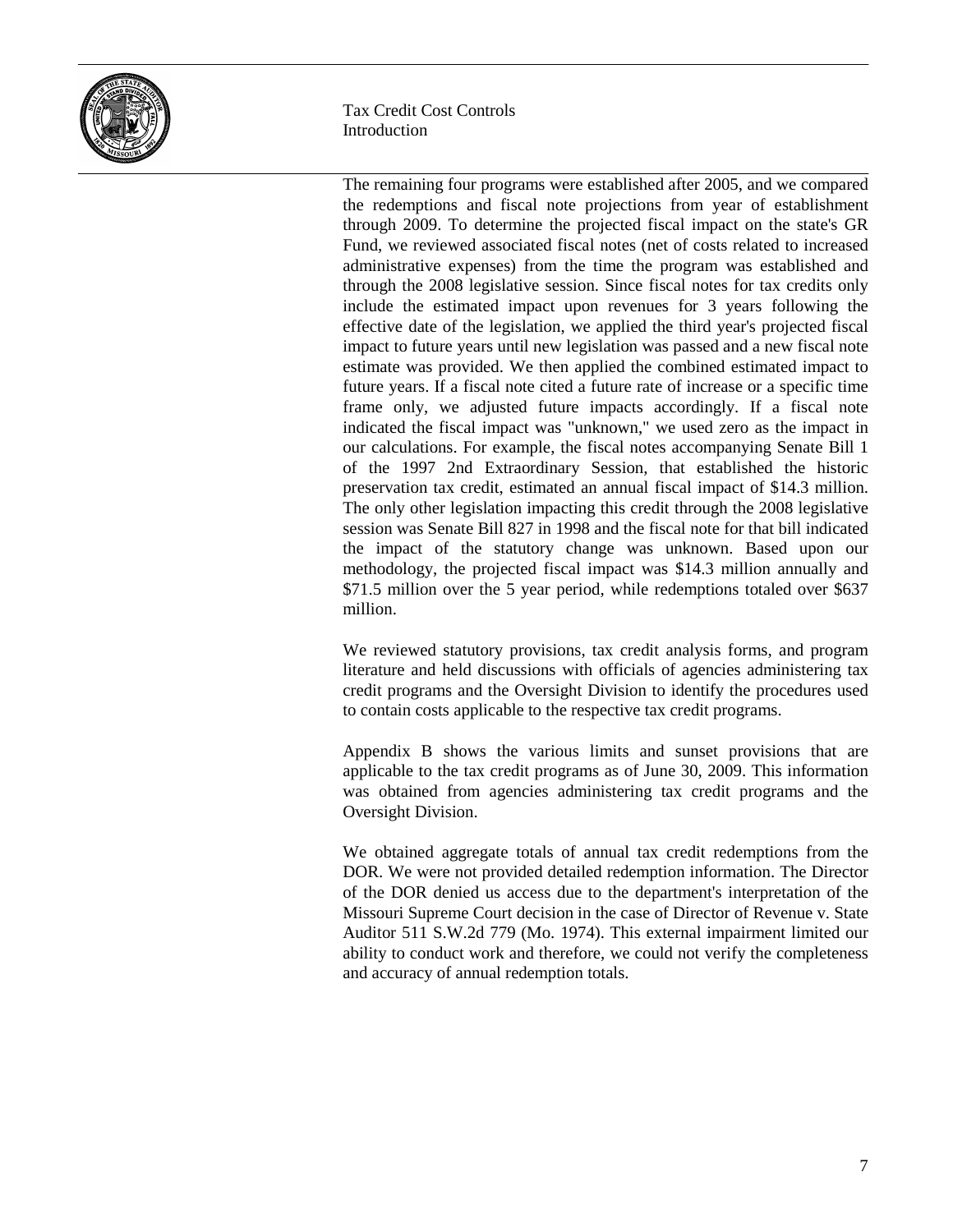#### $\mathbf{F}$  Panort Management Advisory Report Tax Credit Cost Controls State Auditor's Findings

| <b>Tax Credit</b><br><b>Cost Controls</b> | Fiscal notes associated with legislation establishing or modifying tax credit<br>programs do not accurately project the financial impact on the state's GR<br>Fund collections. In 2009, 23 tax credit programs with redemptions totaling<br>nearly \$476 million did not have an annual or a cumulative authorization<br>limit. Only 11 tax credit programs are subject to sunset provisions. Recent<br>tax credit program audits have shown agencies consistently overstate the<br>economic benefit of tax credit programs. To better manage the impact of tax<br>credit programs, the General Assembly should consider establishing limits<br>and sunset provisions on all programs. |
|-------------------------------------------|-----------------------------------------------------------------------------------------------------------------------------------------------------------------------------------------------------------------------------------------------------------------------------------------------------------------------------------------------------------------------------------------------------------------------------------------------------------------------------------------------------------------------------------------------------------------------------------------------------------------------------------------------------------------------------------------|
| Fiscal notes                              | Fiscal notes have not accurately projected the future fiscal impact of tax                                                                                                                                                                                                                                                                                                                                                                                                                                                                                                                                                                                                              |

credit legislation and many fiscal notes reported the fiscal impact as unknown. Actual redemptions varied significantly from the fiscal impact projected by the fiscal notes as shown in the table below:

|                                                      |                        | Fiscal years 2005 to 2009 |                 |
|------------------------------------------------------|------------------------|---------------------------|-----------------|
|                                                      |                        |                           | Redeemed        |
|                                                      |                        | <b>Fiscal Note</b>        | Above/(Below)   |
| Tax Credit                                           | <b>Amount Redeemed</b> | Projection                | Projection      |
| <b>Historic Preservation</b>                         | 637,045,475<br>S       | 71,500,000                | 565, 545, 475   |
| Missouri Low Income Housing                          | 413,275,373            | 61,220,000                | 352,055,373     |
| Property Tax                                         | 507,403,867            | 365,056,583               | 142,347,284     |
| <b>Brownfield Remediation/ Demolition</b>            | 93,660,509             | 3,500,000                 | 90,160,509      |
| Enterprise Zone <sup>1</sup>                         | 63,999,439             | (16,780,000)              | 80,779,439      |
| <b>MDFB</b> Infrastructure Development               | 119,313,170            | 50,000,000                | 69, 313, 170    |
| Missouri Property and Casualty Guarantee Association | 32,134,519             | 116,665                   | 32,017,854      |
| <b>Certified Capital Companies</b>                   | 54, 287, 120           | 51,000,000                | 3,287,120       |
| Self-Employed Health Insurance                       | 2,768,731              | $\theta$                  | 2,768,731       |
| <b>Residential Treatment Agency</b>                  | 417,801                | $\Omega$                  | 417,801         |
| Retain Jobs                                          | 22,707,738             | 24,000,000                | (1,292,622)     |
| <b>Pregnancy Resource Credit</b>                     | 1,515,413              | 4,000,000                 | (2,484,587)     |
| Neighborhood Assistance                              | 57,462,781             | 88,000,000                | (30, 537, 219)  |
| <b>Enhanced Enterprise Zone</b>                      | 2,215,513              | 55,000,000                | (52, 784, 487)  |
| <b>Missouri Quality Jobs</b>                         | 10,724,353             | 124,000,000               | (113, 275, 647) |
| Total                                                | \$2,018,931,442        | 880,613,248               | 1,138,318,194   |

<sup>1</sup>For this credit, there were 16 associated fiscal note sections of which 7 indicated the impact was unknown, 2 indicated only additional administrative costs would be incurred, 3 indicated GR Fund revenues would decrease, and 3 indicated the amount of tax credits that would be issued would be lower yielding an increase in GR Fund revenues. The estimated GR Fund increases were much larger than the estimated GR Fund decreases and as a result the fiscal note projection is a negative amount.

> For the 15 tax credit programs reviewed, the actual redemptions exceeded the projected long term fiscal impact by a net amount of over \$1.1 billion for the 5 years ended June 30, 2009. Based upon our analysis and discussions with various officials of the agencies administering tax credit programs, there appeared to be several factors that resulted in redemptions exceeding the projected fiscal impact including 1) more businesses and or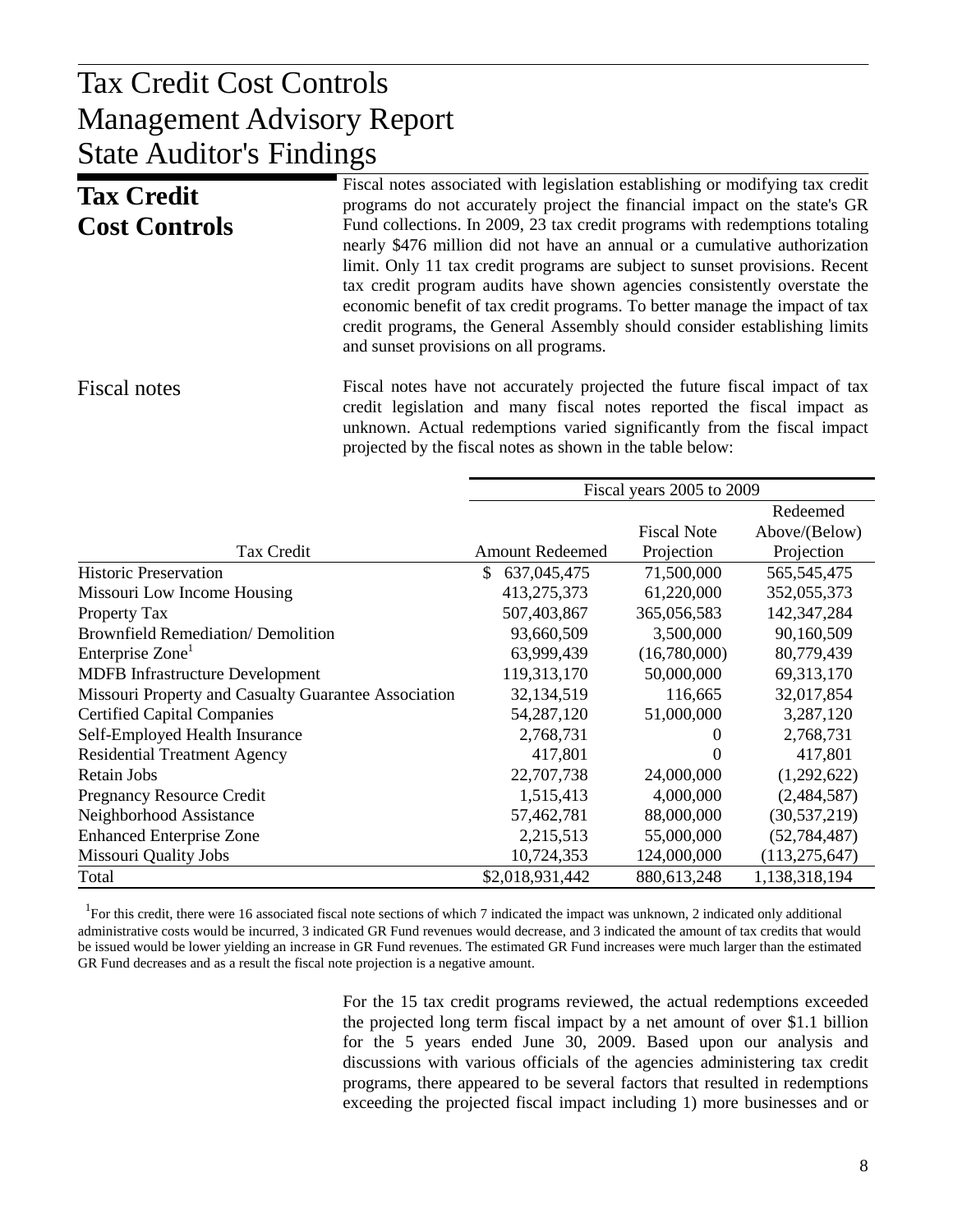

citizens participated in the tax credit program than predicted, 2) fiscal notes significantly underestimated the impact of legislative changes, 3) the amount of tax credits expected to be authorized was increased by actions of the agency administering the tax credit or state officials having authority to increase limits, 4) some fiscal notes indicated the impact was unknown, and 5) many tax credits have carry forward and carry back provisions making it very difficult to predict the timing of redemption activity.

Five tax credit programs had redemptions lower than the financial impact projected. Factors noted were 1) four programs are relatively new and participation by businesses and citizens has thus far been lower than expected, 2) for the newer tax credit programs, the estimated fiscal note impact was usually based on the annual limit proposed in the legislation, and 3) fund raising efforts by some entities authorized to seek funding for the Neighborhood Assistance tax credit program fell short, resulting in fewer than expected tax credits issued and redeemed.

The Oversight Division often indicated the fiscal impact of legislation related to tax credit programs was unknown in fiscal notes provided to the General Assembly. Section 23.140, RSMo, requires fiscal notes to include the cost of the proposed legislation to the state for the next 2 fiscal years. In total, 96 fiscal note sections were associated with the 15 programs we reviewed, and 16 sections either indicated the amount of impact was unknown, unknown but could be substantial, could not be projected, not possible to tell, or did not provide an estimated impact. For example, the Brownfield Remediation/Demolition tax credit had 5 of 7 fiscal note sections and the Enterprise Zone tax credit had 7 of 16 sections indicating the impact was unknown. There were clearly some instances in which the impact of the legislative change was not susceptible to reasonable estimation and use of unknown may have been appropriate. As noted in our scope and methodology section, we used \$0 as the value of unknown in our fiscal note projections. Oversight Division and DED officials, when reviewing a draft of this report, expressed concerns that using a \$0 impact for unknown overstates the amount of redemptions that exceeded fiscal note projections because an unknown amount does not equal \$0. However, our point remains that the fiscal note process does not accurately forecast future costs associated with tax credit programs.

Fiscal notes have not accurately projected the financial impact of tax credit programs and only estimate the impact for a relatively short 3 year time period. As a result, the General Assembly should consider increasing the use of alternative cost containment measures to better control the costs of tax credit programs.

The General Assembly has placed annual and/or cumulative limits on the amount of tax credits that may be authorized for some tax credit programs.

Limits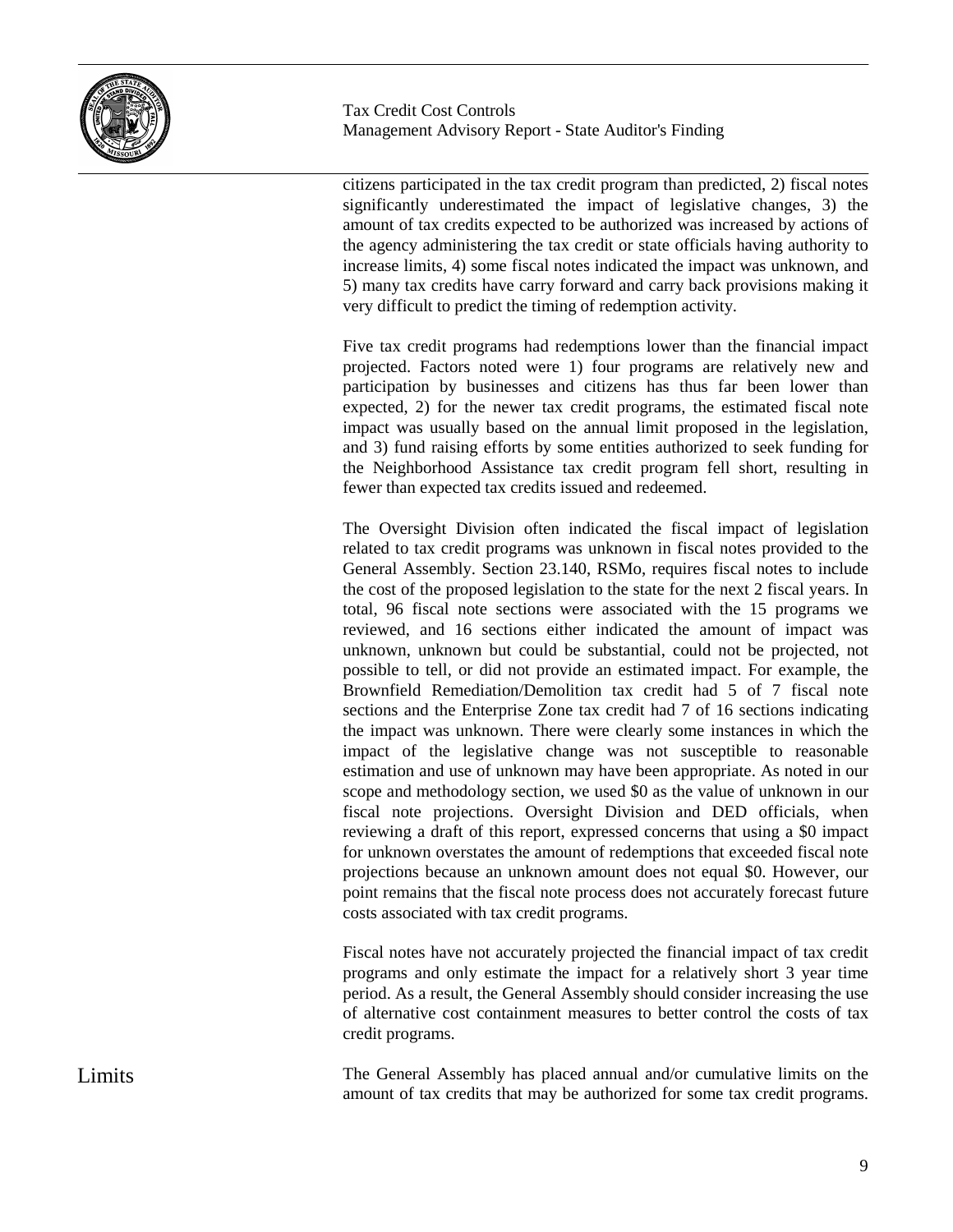

Tax Credit Cost Controls Management Advisory Report - State Auditor's Finding

As previously noted, the use of annual limits for newer programs has thus far helped to more closely project the financial impact of those programs. The cumulative funding limit has been exhausted for five programs; Certified Capital Companies, Community Development Corporation/Bank, Missouri Business Modernization and Technology, New Enterprise Creation, and Small Business Investment (Capital). Appendix B lists the various limits applicable to all current tax credit programs. Of the 53 programs that had redemptions during fiscal year 2009, 30 tax credit programs with redemptions totaling \$495.2 million did not have annual limits. There were 46 tax credit programs with fiscal year 2009 redemptions totaling \$565.2 million with no cumulative limits, and 23 programs with fiscal year 2009 redemptions totaling \$475.9 million had no annual or cumulative limits. The General Assembly has recently established additional program limits for some tax credit programs. For example, during the 2009 legislative session, an annual limit of \$140 million was imposed on the Historic Preservation program and an annual limit of \$6 million was imposed on the portion of the Missouri Low Income Housing program related to projects financed with tax exempt bonds. Annual and cumulative limits

In recent years the limits on some programs have been increased. The following table lists several examples of limits that have been increased. Limits increased

|                                                        |            | Initial Limit | Current Limit | Year of       |
|--------------------------------------------------------|------------|---------------|---------------|---------------|
| Program                                                | Limit Type | (in millions) | (in millions) | Last Increase |
| <b>Missouri Quality Jobs</b>                           | Annual     | \$12.0        | \$80.0        | 2009          |
| <b>BUILD Missouri Bonds</b>                            | Annual     | 15.0          | 25.0          | 2009          |
| <b>Qualified Equity Investment</b>                     | Annual     | 15.0          | 25.0          | 2009          |
| <b>Enhanced Enterprise Zone</b>                        | Annual     | 4.0           | 24.0          | 2008          |
| <b>Film Production</b>                                 | Annual     | 1.5           | 4.5           | 2008          |
| Retain $\text{Jobs}^1$                                 | Cumulative | 15.0          | 45.0          | 2006          |
| Community College New Jobs Training Bonds <sup>1</sup> | Cumulative | 20.0          | 55.0          | 1999          |

<sup>1</sup> Increase in limit authorized by Missouri Job Training Joint Legislative Oversight committee

Limit by appropriation

The Homestead Preservation tax credit program results in payments issued to county collectors to reduce the property tax due from qualified elderly low income taxpayers. Because this program requires disbursements of state monies, the program is subject to the annual appropriation process. The Rolling Stock tax credit program, available for tax years beginning on or after January 1, 2009, also requires an appropriation before credits can be issued. For fiscal year 2010, an appropriation of \$4 million was passed by the General Assembly but vetoed by the Governor. The DOR indicated \$3.7 million in credits would have been issued had the appropriation bill been signed into law. The Community College New Jobs Training Bonds and the Retain Jobs tax credit programs also require an annual appropriation to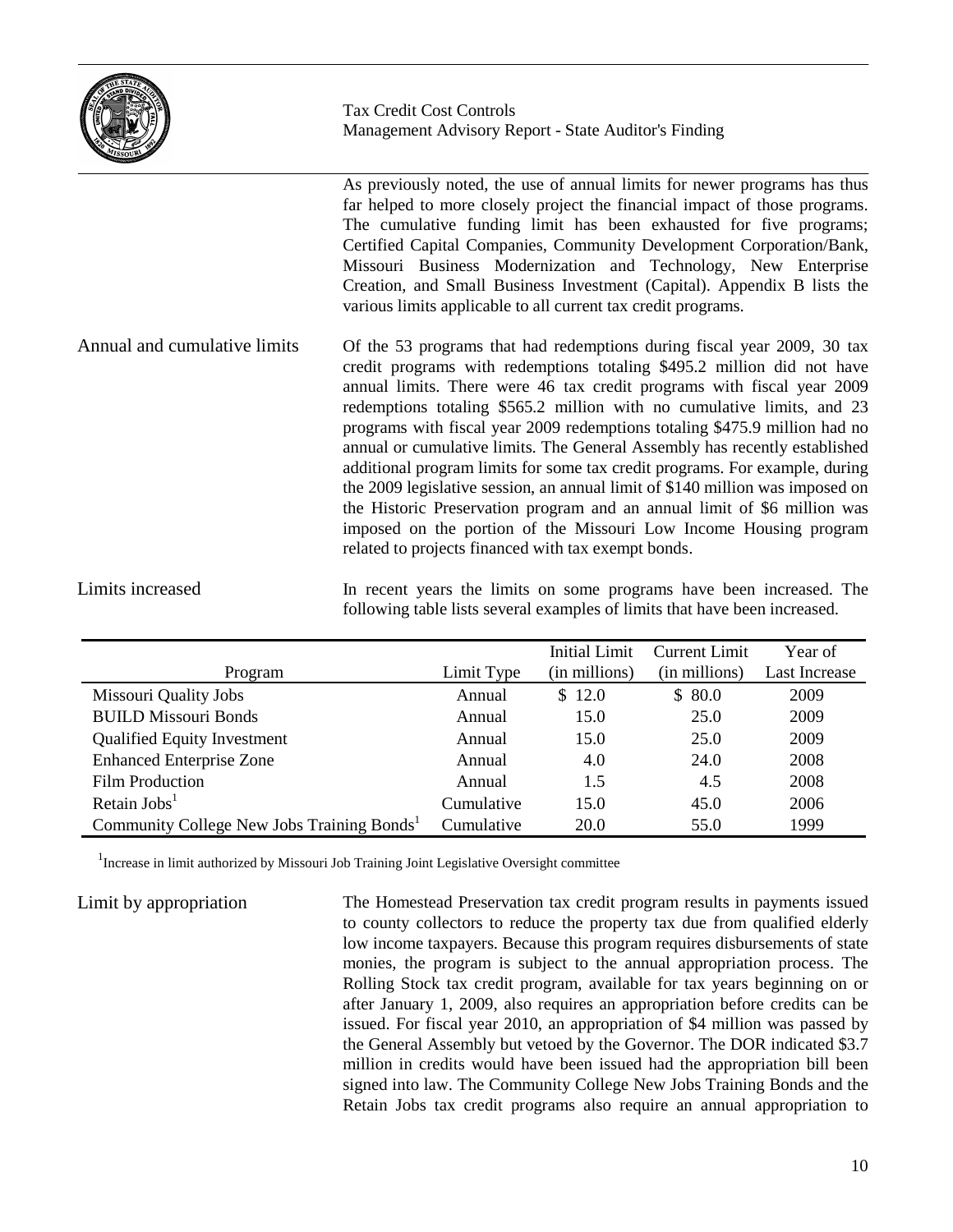

Tax Credit Cost Controls Management Advisory Report - State Auditor's Finding

allow diversion of the related state income tax withholdings to trust funds from which payment of the related debt is made. Because these programs are subject to the appropriations process, the costs are more easily projected and contained.

The General Assembly should consider implementing annual and cumulative limits on all existing and any future tax credit programs to better contain the cost of tax credit programs. In March 2010, the Oversight Division issued a program evaluation, *Review of the State of Missouri Tax Credit Programs*, which also included a recommendation the General Assembly consider setting limits on all tax credit programs. The General Assembly should also closely scrutinize the cost benefit analyses before increasing existing limits.

The Sunset Act, passed in 2003, provides for new programs to sunset after a period of not more than 6 years unless reauthorized. The Sunset Act only applies to new programs that specifically include a sunset provision. The act requires the Committee on Legislative Research to review applicable programs before the sunset dates and present a report to the General Assembly regarding the sunset, continuation, or reorganization of each affected program.

Since the passage of the Sunset Act, the General Assembly has enacted 18 new tax credit programs. Of these 18 tax credit programs, 8 do not contain a sunset provision. In addition, the Film Production tax credit program originally established in 1998 was amended in 2007 and a sunset provision was added. However, since sunset provisions generally only apply to some new programs, 46 programs with tax credit redemptions totaling \$569.1 million during fiscal year 2009 have no sunset provision.

By adopting sunset provisions with the related program review for all tax credits, the General Assembly can determine if the program continues to achieve its intended purpose and whether program funding should be increased, decreased, or eliminated. The General Assembly should consider including sunset provisions for all tax credit programs to help contain the costs.

The General Assembly has also placed expiration dates and/or repealed some tax credit programs to help limit the projected financial impact. Four tax credit programs have expired, eight programs have future dates beyond which no new credits may be issued, two other programs were repealed in 2008, and the Enterprise Zone tax credit program is being phased out through 2015. Most of these programs have issued, or will issue, tax credits that will be redeemed in future years. The exact amount of tax credits that will be redeemed and the timing of those redemptions is not known. Of the

#### Tax credits with sunset provisions

Fifteen programs expired, repealed, or set to expire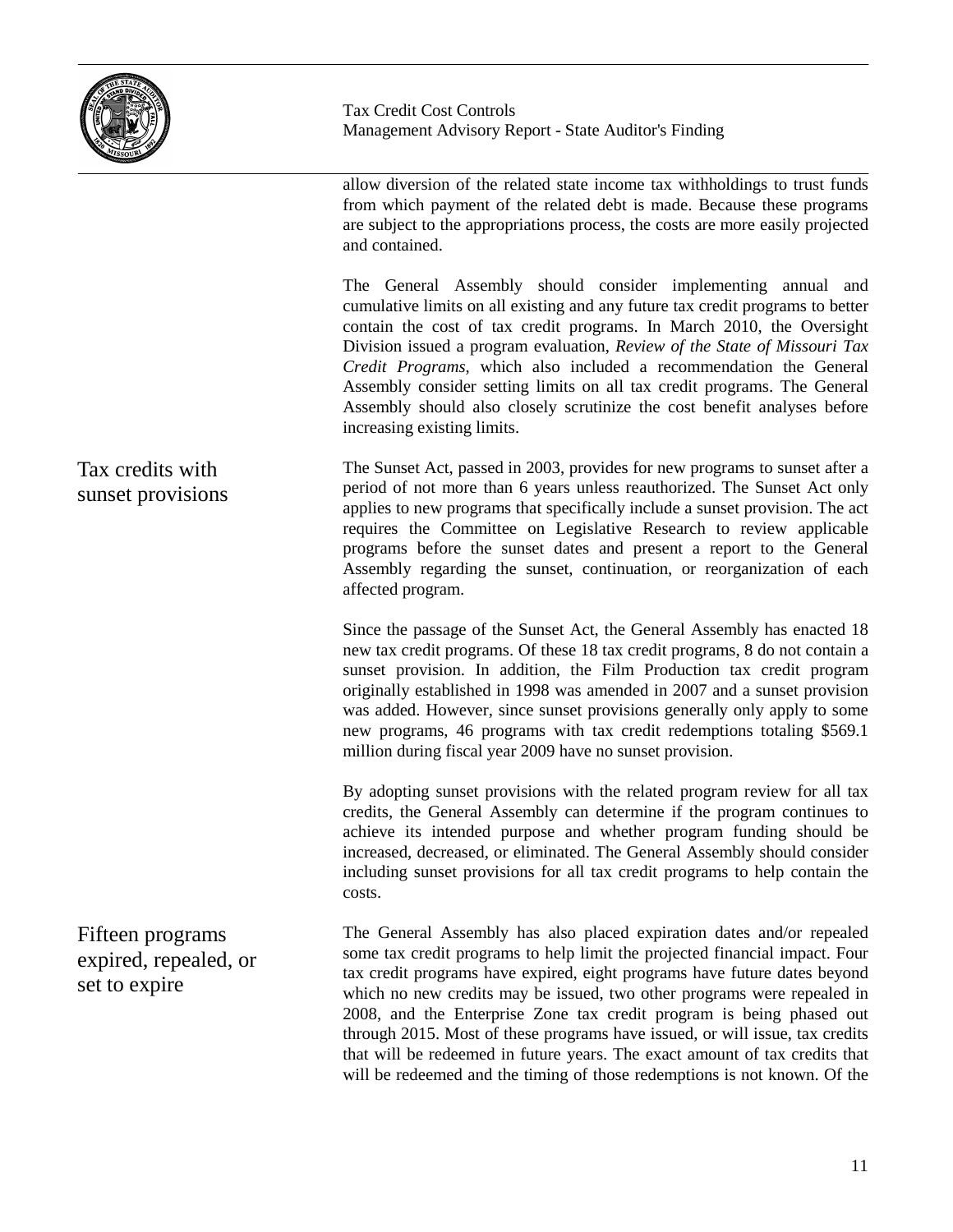

#### Annual reporting and approval

Tax Credit Cost Controls Management Advisory Report - State Auditor's Finding

53 programs with redemptions in 2009, 43 programs with fiscal year 2009 redemptions totaling \$556.1 million did not have an expiration date.

Agencies administering tax credit programs are required under Section 33.282, RSMo, to submit the estimated amount of tax credit activity for the next fiscal year to the budget director for submission to the chairmen of the senate appropriations and house budget committees. In 2007, the estimates for the Guarantee Fee tax credit were not approved by a majority of the members of the two committees and no credits were issued after December 31, 2007. In 2008, the estimate for this program was approved and new credits were issued beginning January 1, 2009. During the 2009 legislative session, this program was ended and no new credits could be authorized after September 27, 2009.

In addition to the estimates of tax credit activity, the agencies must also include a cost benefit analysis of the program for the preceding fiscal year. In our prior audit report, No. 2001-13, *Review of State Tax Credits Administered by the Department of Economic Development,* issued in February 2001, we noted key information (such as amounts of actual investments made and jobs created) needed to allow more precise cost benefit analyses was either not obtained, or was based upon reports submitted by entities receiving tax credits and the agency administering the tax credit did not have procedures to verify the information. While there has been some improvement since 2001 in the overall procedures used by some agencies to gather and verify information needed to produce the required cost benefit analyses, further improvement is needed. In each of the five most recent tax credit program audit reports<sup>[2](#page-14-0)</sup> issued by our office, we noted concerns with the cost benefit analyses submitted to the General Assembly. In each case state agencies overstated the economic impact of the program. The overstatements were generally caused by the use of inflated amounts for activities undertaken as the result of the tax credit or inflated assumptions regarding investments made and jobs created. DED officials, after reviewing a draft of this report, expressed concern that our comments may be misinterpreted to include all DED programs when only two DED programs were recently audited.

<span id="page-14-0"></span>The General Assembly establish annual limits, cumulative limits, sunset provisions, and/or expiration dates for all tax credit programs. In addition, the General Assembly should require state agencies to establish procedures Recommendation

 <sup>2</sup> *Analysis of Affordable Housing Tax Credit,* issued July 2008, report No. 2008-47; *Analysis of Low Income Housing Tax Credit Program,* issued April 2008, report No. 2008- 23; *Analysis of Wood Energy Tax Credit Program,* issued October 2007, report No. 2007-58; *Analysis of the New Generation Cooperative Incentive Tax Credit Program,* issued February 2007, report No. 2007-06; and *Analysis of the Agricultural Products Utilization Contributor Tax Credit Program,* issued February 2007, report No. 2007-05.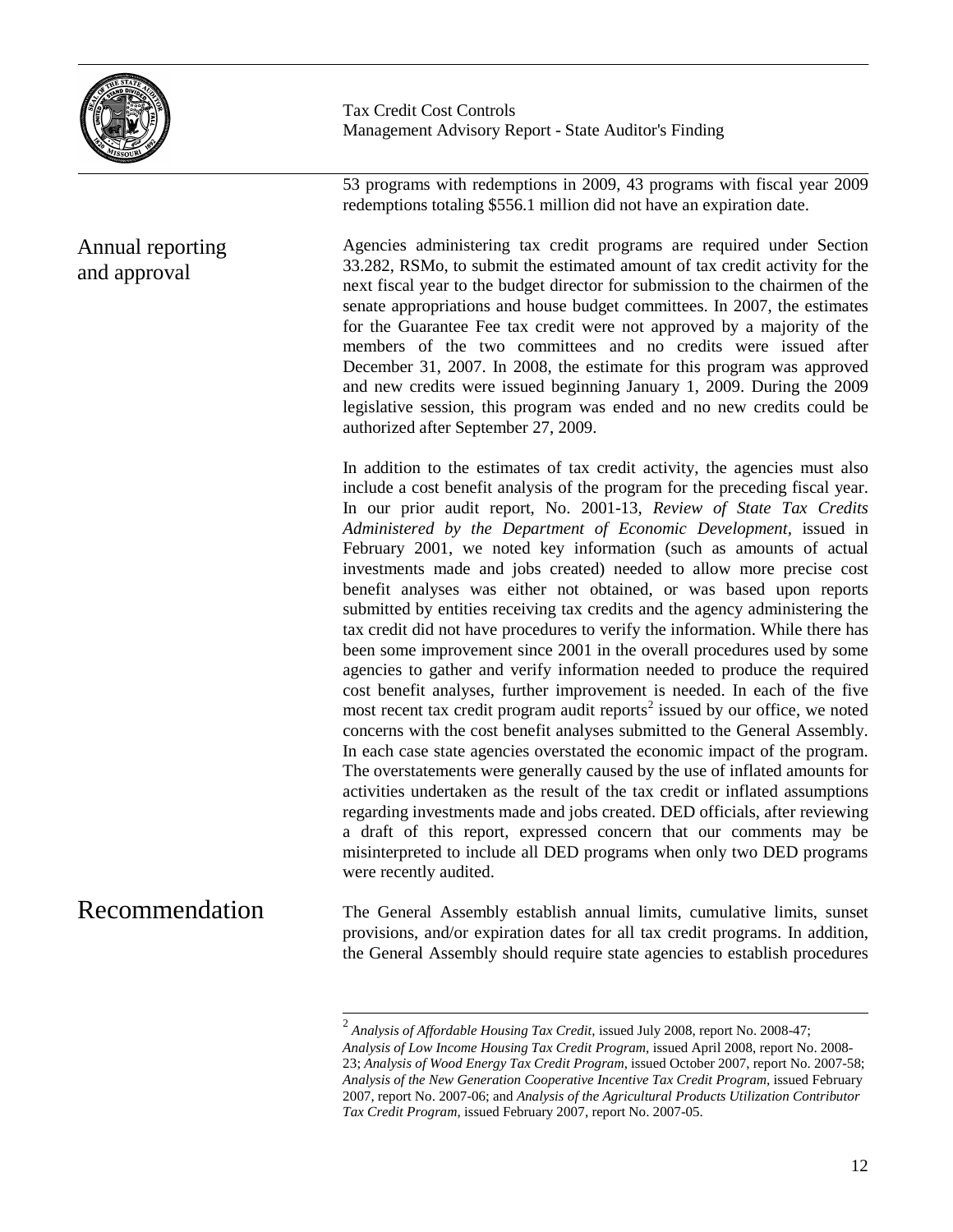

Tax Credit Cost Controls Management Advisory Report - State Auditor's Finding

to verify key information used in cost benefit analyses submitted to the budget director and legislative budget committees.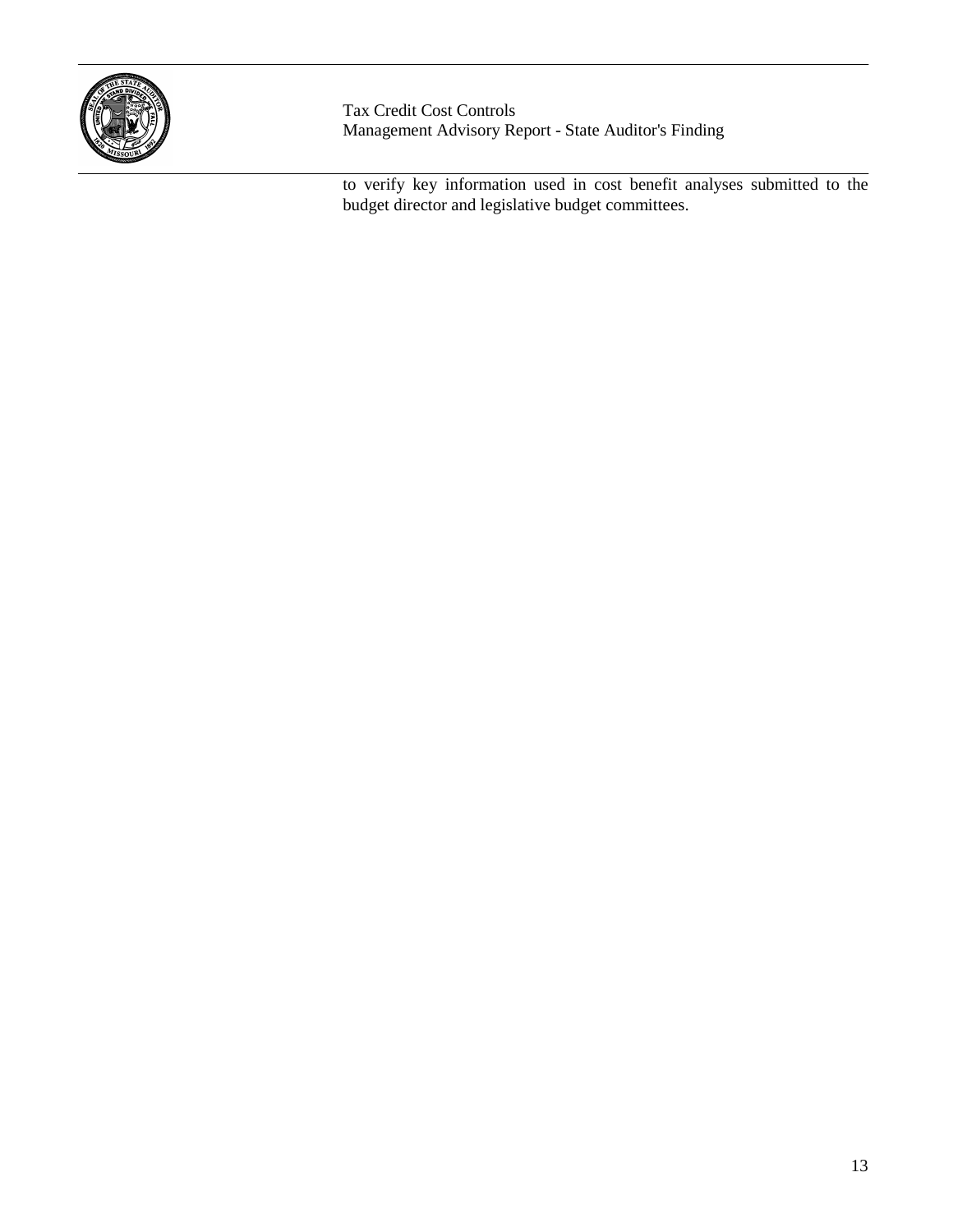#### Appendix A

Tax Credit Redemptions

Fiscal Years 2001 to 2009

| 2002<br>2009<br>Total<br>2001<br>2003<br>2004<br>2005<br>2006<br>2007<br>2008<br>Program<br>Adoption (Special Needs)<br>2,582,546<br>$\mathsf{\$}$<br>1,994,763<br>1,993,883<br>1,995,882<br>2,460,245<br>2,931,967<br>3,095,525<br>2,222,415<br>21,272,697<br>1,995,471<br>7,702,860<br><b>Affordable Housing Assistance</b><br>4,080,564<br>10,497,793<br>11,392,907<br>11,080,040<br>8,912,821<br>7,601,144<br>7,554,503<br>9,917,951<br>78,740,583<br>1,639,541<br><b>Agricultural Product Utilization Contributor</b><br>524,829<br>379,740<br>957,074<br>1,964,872<br>1,857,235<br>2,248,989<br>1,207,849<br>10,925,291<br>145,162<br>Alternative Fuel Vehicle Refueling Property<br>n/a<br>$\mathbf{0}$<br>$\mathbf{0}$<br>n/a<br>n/a<br>n/a<br>n/a<br>n/a<br>n/a<br>n/a<br>2,543,523<br><b>Bank Franchise</b><br>122,803<br>2,413,631<br>1,771,165<br>2,137,560<br>1,383,763<br>873,461<br>1,596,458<br>2,710,300<br>15,552,664<br>Bank Tax Credit for S Corporation Shareholders<br>941,460<br>1,451,903<br>585,372<br>898,921<br>1,233,830<br>1,248,932<br>1,149,975<br>10,432,770<br>1,060,111<br>1,862,266<br>Brownfield Jobs/Investment<br>1,726,687<br>149,072<br>90,893<br>1,476,143<br>1,701,409<br>1,726,005<br>10,975,073<br>4,567<br>2,134,891<br>1,965,406<br><b>Brownfield Remediation/Demolition</b><br>10,627,870<br>10,611,324<br>16,733,274<br>26,493,252<br>4,517,217<br>9,720,088<br>16,101,975<br>129,669,278<br>5,669,489<br>29,194,789<br><b>BUILD Missouri Bonds</b><br>3,770,557<br>5,402,416<br>6,958,318<br>4,975,510<br>664,257<br>2,907,348<br>9,667,000<br>7,074,994<br>45,682,282<br>4,261,882<br><b>Business Facility</b><br>4,546,330<br>5,892,727<br>6,066,136<br>2,815,251<br>6,721,162<br>5,088,781<br>7,244,747<br>7,826,417<br>5,896,798<br>52,098,349<br>382,540<br>Cellulose Casings <sup>1</sup><br>257,595<br>341,315<br>574,180<br>294,348<br>225,319<br>429,480<br>2,504,777<br>n/a<br>n/a<br><b>Certified Capital Companies</b><br>13,371,610<br>13,164,904<br>13,121,442<br>9,874,295<br>12,569,861<br>13,567,768<br>13,564,932<br>4,754,869<br>107,100,877<br>13,111,196<br>384,609<br>70,151<br>180,987<br>106,952<br>Charcoal Producers <sup>1</sup><br>$\mathbf{0}$<br>$\mathbf{0}$<br>120,837<br>$\overline{0}$<br>998,199<br>134,663<br>Children in Crisis<br>168,128<br>306,146<br>n/a<br>n/a<br>n/a<br>n/a<br>n/a<br>n/a<br>403,291<br>877,565<br>Community Development Corporation/Bank<br>2,021,628<br>34,870<br>2,958<br>11,990<br>43,089<br>484,723<br>990<br>4,333,004<br>100,087<br>1,632,669<br>5,771,777<br>Community College New Jobs Training Bonds<br>6,847,304<br>4,920,374<br>4,762,743<br>11,542,521<br>10,708,511<br>8,650,799<br>8,061,584<br>4,175,591<br>65,441,204<br>Development<br>2,487,152<br>4,518,483<br>2,100,685<br>696,889<br>185,920<br>430,097<br>562,622<br>966,216<br>11,948,068<br>$\overline{4}$<br>56,761<br>36,549<br>Disabled Access<br>11,813<br>28,922<br>31,293<br>49,184<br>47,506<br>87,401<br>17,206<br>366,635<br>$\mathbf{0}$<br>$\mathbf{0}$<br>Distressed Areas Land Assemblage<br>n/a<br>n/a<br>n/a<br>n/a<br>n/a<br>n/a<br>$\mathbf{0}$<br>$\mathbf{0}$<br>Domestic Violence<br>515,035<br>525,348<br>696,670<br>750,714<br>500,018<br>528,196<br>513,532<br>612,456<br>5,117,252<br>475,283<br>20,371<br>17,228<br>805<br>Dry Fire Hydrant<br>$\overline{0}$<br>$\mathbf{0}$<br>13,169<br>3,737<br>742<br>67,185<br>11,133<br>$\mathbf{0}$<br>5,188<br><b>Enhanced Enterprise Zone</b><br>$\mathbf{0}$<br>756,006<br>n/a<br>n/a<br>n/a<br>n/a<br>1,454,319<br>2,215,513 |  |  | <b>Fiscal Year</b> |  |  |  |
|----------------------------------------------------------------------------------------------------------------------------------------------------------------------------------------------------------------------------------------------------------------------------------------------------------------------------------------------------------------------------------------------------------------------------------------------------------------------------------------------------------------------------------------------------------------------------------------------------------------------------------------------------------------------------------------------------------------------------------------------------------------------------------------------------------------------------------------------------------------------------------------------------------------------------------------------------------------------------------------------------------------------------------------------------------------------------------------------------------------------------------------------------------------------------------------------------------------------------------------------------------------------------------------------------------------------------------------------------------------------------------------------------------------------------------------------------------------------------------------------------------------------------------------------------------------------------------------------------------------------------------------------------------------------------------------------------------------------------------------------------------------------------------------------------------------------------------------------------------------------------------------------------------------------------------------------------------------------------------------------------------------------------------------------------------------------------------------------------------------------------------------------------------------------------------------------------------------------------------------------------------------------------------------------------------------------------------------------------------------------------------------------------------------------------------------------------------------------------------------------------------------------------------------------------------------------------------------------------------------------------------------------------------------------------------------------------------------------------------------------------------------------------------------------------------------------------------------------------------------------------------------------------------------------------------------------------------------------------------------------------------------------------------------------------------------------------------------------------------------------------------------------------------------------------------------------------------------------------------------------------------------------------------------------------------------------------------------------------------------------------------------------------------------------------------------------------------------------------------------------------------------------------------------------------------------------------------------|--|--|--------------------|--|--|--|
|                                                                                                                                                                                                                                                                                                                                                                                                                                                                                                                                                                                                                                                                                                                                                                                                                                                                                                                                                                                                                                                                                                                                                                                                                                                                                                                                                                                                                                                                                                                                                                                                                                                                                                                                                                                                                                                                                                                                                                                                                                                                                                                                                                                                                                                                                                                                                                                                                                                                                                                                                                                                                                                                                                                                                                                                                                                                                                                                                                                                                                                                                                                                                                                                                                                                                                                                                                                                                                                                                                                                                                                        |  |  |                    |  |  |  |
|                                                                                                                                                                                                                                                                                                                                                                                                                                                                                                                                                                                                                                                                                                                                                                                                                                                                                                                                                                                                                                                                                                                                                                                                                                                                                                                                                                                                                                                                                                                                                                                                                                                                                                                                                                                                                                                                                                                                                                                                                                                                                                                                                                                                                                                                                                                                                                                                                                                                                                                                                                                                                                                                                                                                                                                                                                                                                                                                                                                                                                                                                                                                                                                                                                                                                                                                                                                                                                                                                                                                                                                        |  |  |                    |  |  |  |
|                                                                                                                                                                                                                                                                                                                                                                                                                                                                                                                                                                                                                                                                                                                                                                                                                                                                                                                                                                                                                                                                                                                                                                                                                                                                                                                                                                                                                                                                                                                                                                                                                                                                                                                                                                                                                                                                                                                                                                                                                                                                                                                                                                                                                                                                                                                                                                                                                                                                                                                                                                                                                                                                                                                                                                                                                                                                                                                                                                                                                                                                                                                                                                                                                                                                                                                                                                                                                                                                                                                                                                                        |  |  |                    |  |  |  |
|                                                                                                                                                                                                                                                                                                                                                                                                                                                                                                                                                                                                                                                                                                                                                                                                                                                                                                                                                                                                                                                                                                                                                                                                                                                                                                                                                                                                                                                                                                                                                                                                                                                                                                                                                                                                                                                                                                                                                                                                                                                                                                                                                                                                                                                                                                                                                                                                                                                                                                                                                                                                                                                                                                                                                                                                                                                                                                                                                                                                                                                                                                                                                                                                                                                                                                                                                                                                                                                                                                                                                                                        |  |  |                    |  |  |  |
|                                                                                                                                                                                                                                                                                                                                                                                                                                                                                                                                                                                                                                                                                                                                                                                                                                                                                                                                                                                                                                                                                                                                                                                                                                                                                                                                                                                                                                                                                                                                                                                                                                                                                                                                                                                                                                                                                                                                                                                                                                                                                                                                                                                                                                                                                                                                                                                                                                                                                                                                                                                                                                                                                                                                                                                                                                                                                                                                                                                                                                                                                                                                                                                                                                                                                                                                                                                                                                                                                                                                                                                        |  |  |                    |  |  |  |
|                                                                                                                                                                                                                                                                                                                                                                                                                                                                                                                                                                                                                                                                                                                                                                                                                                                                                                                                                                                                                                                                                                                                                                                                                                                                                                                                                                                                                                                                                                                                                                                                                                                                                                                                                                                                                                                                                                                                                                                                                                                                                                                                                                                                                                                                                                                                                                                                                                                                                                                                                                                                                                                                                                                                                                                                                                                                                                                                                                                                                                                                                                                                                                                                                                                                                                                                                                                                                                                                                                                                                                                        |  |  |                    |  |  |  |
|                                                                                                                                                                                                                                                                                                                                                                                                                                                                                                                                                                                                                                                                                                                                                                                                                                                                                                                                                                                                                                                                                                                                                                                                                                                                                                                                                                                                                                                                                                                                                                                                                                                                                                                                                                                                                                                                                                                                                                                                                                                                                                                                                                                                                                                                                                                                                                                                                                                                                                                                                                                                                                                                                                                                                                                                                                                                                                                                                                                                                                                                                                                                                                                                                                                                                                                                                                                                                                                                                                                                                                                        |  |  |                    |  |  |  |
|                                                                                                                                                                                                                                                                                                                                                                                                                                                                                                                                                                                                                                                                                                                                                                                                                                                                                                                                                                                                                                                                                                                                                                                                                                                                                                                                                                                                                                                                                                                                                                                                                                                                                                                                                                                                                                                                                                                                                                                                                                                                                                                                                                                                                                                                                                                                                                                                                                                                                                                                                                                                                                                                                                                                                                                                                                                                                                                                                                                                                                                                                                                                                                                                                                                                                                                                                                                                                                                                                                                                                                                        |  |  |                    |  |  |  |
|                                                                                                                                                                                                                                                                                                                                                                                                                                                                                                                                                                                                                                                                                                                                                                                                                                                                                                                                                                                                                                                                                                                                                                                                                                                                                                                                                                                                                                                                                                                                                                                                                                                                                                                                                                                                                                                                                                                                                                                                                                                                                                                                                                                                                                                                                                                                                                                                                                                                                                                                                                                                                                                                                                                                                                                                                                                                                                                                                                                                                                                                                                                                                                                                                                                                                                                                                                                                                                                                                                                                                                                        |  |  |                    |  |  |  |
|                                                                                                                                                                                                                                                                                                                                                                                                                                                                                                                                                                                                                                                                                                                                                                                                                                                                                                                                                                                                                                                                                                                                                                                                                                                                                                                                                                                                                                                                                                                                                                                                                                                                                                                                                                                                                                                                                                                                                                                                                                                                                                                                                                                                                                                                                                                                                                                                                                                                                                                                                                                                                                                                                                                                                                                                                                                                                                                                                                                                                                                                                                                                                                                                                                                                                                                                                                                                                                                                                                                                                                                        |  |  |                    |  |  |  |
|                                                                                                                                                                                                                                                                                                                                                                                                                                                                                                                                                                                                                                                                                                                                                                                                                                                                                                                                                                                                                                                                                                                                                                                                                                                                                                                                                                                                                                                                                                                                                                                                                                                                                                                                                                                                                                                                                                                                                                                                                                                                                                                                                                                                                                                                                                                                                                                                                                                                                                                                                                                                                                                                                                                                                                                                                                                                                                                                                                                                                                                                                                                                                                                                                                                                                                                                                                                                                                                                                                                                                                                        |  |  |                    |  |  |  |
|                                                                                                                                                                                                                                                                                                                                                                                                                                                                                                                                                                                                                                                                                                                                                                                                                                                                                                                                                                                                                                                                                                                                                                                                                                                                                                                                                                                                                                                                                                                                                                                                                                                                                                                                                                                                                                                                                                                                                                                                                                                                                                                                                                                                                                                                                                                                                                                                                                                                                                                                                                                                                                                                                                                                                                                                                                                                                                                                                                                                                                                                                                                                                                                                                                                                                                                                                                                                                                                                                                                                                                                        |  |  |                    |  |  |  |
|                                                                                                                                                                                                                                                                                                                                                                                                                                                                                                                                                                                                                                                                                                                                                                                                                                                                                                                                                                                                                                                                                                                                                                                                                                                                                                                                                                                                                                                                                                                                                                                                                                                                                                                                                                                                                                                                                                                                                                                                                                                                                                                                                                                                                                                                                                                                                                                                                                                                                                                                                                                                                                                                                                                                                                                                                                                                                                                                                                                                                                                                                                                                                                                                                                                                                                                                                                                                                                                                                                                                                                                        |  |  |                    |  |  |  |
|                                                                                                                                                                                                                                                                                                                                                                                                                                                                                                                                                                                                                                                                                                                                                                                                                                                                                                                                                                                                                                                                                                                                                                                                                                                                                                                                                                                                                                                                                                                                                                                                                                                                                                                                                                                                                                                                                                                                                                                                                                                                                                                                                                                                                                                                                                                                                                                                                                                                                                                                                                                                                                                                                                                                                                                                                                                                                                                                                                                                                                                                                                                                                                                                                                                                                                                                                                                                                                                                                                                                                                                        |  |  |                    |  |  |  |
|                                                                                                                                                                                                                                                                                                                                                                                                                                                                                                                                                                                                                                                                                                                                                                                                                                                                                                                                                                                                                                                                                                                                                                                                                                                                                                                                                                                                                                                                                                                                                                                                                                                                                                                                                                                                                                                                                                                                                                                                                                                                                                                                                                                                                                                                                                                                                                                                                                                                                                                                                                                                                                                                                                                                                                                                                                                                                                                                                                                                                                                                                                                                                                                                                                                                                                                                                                                                                                                                                                                                                                                        |  |  |                    |  |  |  |
|                                                                                                                                                                                                                                                                                                                                                                                                                                                                                                                                                                                                                                                                                                                                                                                                                                                                                                                                                                                                                                                                                                                                                                                                                                                                                                                                                                                                                                                                                                                                                                                                                                                                                                                                                                                                                                                                                                                                                                                                                                                                                                                                                                                                                                                                                                                                                                                                                                                                                                                                                                                                                                                                                                                                                                                                                                                                                                                                                                                                                                                                                                                                                                                                                                                                                                                                                                                                                                                                                                                                                                                        |  |  |                    |  |  |  |
|                                                                                                                                                                                                                                                                                                                                                                                                                                                                                                                                                                                                                                                                                                                                                                                                                                                                                                                                                                                                                                                                                                                                                                                                                                                                                                                                                                                                                                                                                                                                                                                                                                                                                                                                                                                                                                                                                                                                                                                                                                                                                                                                                                                                                                                                                                                                                                                                                                                                                                                                                                                                                                                                                                                                                                                                                                                                                                                                                                                                                                                                                                                                                                                                                                                                                                                                                                                                                                                                                                                                                                                        |  |  |                    |  |  |  |
|                                                                                                                                                                                                                                                                                                                                                                                                                                                                                                                                                                                                                                                                                                                                                                                                                                                                                                                                                                                                                                                                                                                                                                                                                                                                                                                                                                                                                                                                                                                                                                                                                                                                                                                                                                                                                                                                                                                                                                                                                                                                                                                                                                                                                                                                                                                                                                                                                                                                                                                                                                                                                                                                                                                                                                                                                                                                                                                                                                                                                                                                                                                                                                                                                                                                                                                                                                                                                                                                                                                                                                                        |  |  |                    |  |  |  |
|                                                                                                                                                                                                                                                                                                                                                                                                                                                                                                                                                                                                                                                                                                                                                                                                                                                                                                                                                                                                                                                                                                                                                                                                                                                                                                                                                                                                                                                                                                                                                                                                                                                                                                                                                                                                                                                                                                                                                                                                                                                                                                                                                                                                                                                                                                                                                                                                                                                                                                                                                                                                                                                                                                                                                                                                                                                                                                                                                                                                                                                                                                                                                                                                                                                                                                                                                                                                                                                                                                                                                                                        |  |  |                    |  |  |  |
|                                                                                                                                                                                                                                                                                                                                                                                                                                                                                                                                                                                                                                                                                                                                                                                                                                                                                                                                                                                                                                                                                                                                                                                                                                                                                                                                                                                                                                                                                                                                                                                                                                                                                                                                                                                                                                                                                                                                                                                                                                                                                                                                                                                                                                                                                                                                                                                                                                                                                                                                                                                                                                                                                                                                                                                                                                                                                                                                                                                                                                                                                                                                                                                                                                                                                                                                                                                                                                                                                                                                                                                        |  |  |                    |  |  |  |
|                                                                                                                                                                                                                                                                                                                                                                                                                                                                                                                                                                                                                                                                                                                                                                                                                                                                                                                                                                                                                                                                                                                                                                                                                                                                                                                                                                                                                                                                                                                                                                                                                                                                                                                                                                                                                                                                                                                                                                                                                                                                                                                                                                                                                                                                                                                                                                                                                                                                                                                                                                                                                                                                                                                                                                                                                                                                                                                                                                                                                                                                                                                                                                                                                                                                                                                                                                                                                                                                                                                                                                                        |  |  |                    |  |  |  |
|                                                                                                                                                                                                                                                                                                                                                                                                                                                                                                                                                                                                                                                                                                                                                                                                                                                                                                                                                                                                                                                                                                                                                                                                                                                                                                                                                                                                                                                                                                                                                                                                                                                                                                                                                                                                                                                                                                                                                                                                                                                                                                                                                                                                                                                                                                                                                                                                                                                                                                                                                                                                                                                                                                                                                                                                                                                                                                                                                                                                                                                                                                                                                                                                                                                                                                                                                                                                                                                                                                                                                                                        |  |  |                    |  |  |  |
|                                                                                                                                                                                                                                                                                                                                                                                                                                                                                                                                                                                                                                                                                                                                                                                                                                                                                                                                                                                                                                                                                                                                                                                                                                                                                                                                                                                                                                                                                                                                                                                                                                                                                                                                                                                                                                                                                                                                                                                                                                                                                                                                                                                                                                                                                                                                                                                                                                                                                                                                                                                                                                                                                                                                                                                                                                                                                                                                                                                                                                                                                                                                                                                                                                                                                                                                                                                                                                                                                                                                                                                        |  |  |                    |  |  |  |
| 15,485,501<br>14,759,891<br>13,202,069<br>13,832,974<br>Enterprise Zone<br>24,218,725<br>14,461,571<br>13,767,273<br>19,766,366<br>6,719,004<br>136,213,374                                                                                                                                                                                                                                                                                                                                                                                                                                                                                                                                                                                                                                                                                                                                                                                                                                                                                                                                                                                                                                                                                                                                                                                                                                                                                                                                                                                                                                                                                                                                                                                                                                                                                                                                                                                                                                                                                                                                                                                                                                                                                                                                                                                                                                                                                                                                                                                                                                                                                                                                                                                                                                                                                                                                                                                                                                                                                                                                                                                                                                                                                                                                                                                                                                                                                                                                                                                                                            |  |  |                    |  |  |  |
| Examination Fees and Other Fees <sup>2,3</sup><br>4,962,341<br>5,413,885<br>4,881,750<br>2,686,591<br>2,403,492<br>3,286,876<br>6,710,016<br>5,844,206<br>4,322,410<br>40,511,567                                                                                                                                                                                                                                                                                                                                                                                                                                                                                                                                                                                                                                                                                                                                                                                                                                                                                                                                                                                                                                                                                                                                                                                                                                                                                                                                                                                                                                                                                                                                                                                                                                                                                                                                                                                                                                                                                                                                                                                                                                                                                                                                                                                                                                                                                                                                                                                                                                                                                                                                                                                                                                                                                                                                                                                                                                                                                                                                                                                                                                                                                                                                                                                                                                                                                                                                                                                                      |  |  |                    |  |  |  |
| 12,875<br>9,237<br>11,761<br>8,749<br>Family Development Account<br>$\mathbf{0}$<br>104,583<br>$\mathbf{0}$<br>25,713<br>8,760<br>27,488                                                                                                                                                                                                                                                                                                                                                                                                                                                                                                                                                                                                                                                                                                                                                                                                                                                                                                                                                                                                                                                                                                                                                                                                                                                                                                                                                                                                                                                                                                                                                                                                                                                                                                                                                                                                                                                                                                                                                                                                                                                                                                                                                                                                                                                                                                                                                                                                                                                                                                                                                                                                                                                                                                                                                                                                                                                                                                                                                                                                                                                                                                                                                                                                                                                                                                                                                                                                                                               |  |  |                    |  |  |  |
| $\mathbf{0}$<br>$\overline{0}$<br>33,818<br>Family Farms Act<br>n/a<br>n/a<br>n/a<br>n/a<br>n/a<br>88,137<br>121,955                                                                                                                                                                                                                                                                                                                                                                                                                                                                                                                                                                                                                                                                                                                                                                                                                                                                                                                                                                                                                                                                                                                                                                                                                                                                                                                                                                                                                                                                                                                                                                                                                                                                                                                                                                                                                                                                                                                                                                                                                                                                                                                                                                                                                                                                                                                                                                                                                                                                                                                                                                                                                                                                                                                                                                                                                                                                                                                                                                                                                                                                                                                                                                                                                                                                                                                                                                                                                                                                   |  |  |                    |  |  |  |
| 322,079<br>Film Production<br>788,596<br>1,240,972<br>1,920,709<br>882,305<br>51,749<br>122,810<br>423,857<br>970,673<br>6,723,750                                                                                                                                                                                                                                                                                                                                                                                                                                                                                                                                                                                                                                                                                                                                                                                                                                                                                                                                                                                                                                                                                                                                                                                                                                                                                                                                                                                                                                                                                                                                                                                                                                                                                                                                                                                                                                                                                                                                                                                                                                                                                                                                                                                                                                                                                                                                                                                                                                                                                                                                                                                                                                                                                                                                                                                                                                                                                                                                                                                                                                                                                                                                                                                                                                                                                                                                                                                                                                                     |  |  |                    |  |  |  |
| Food Pantry<br>$\mathbf{0}$<br>243,711<br>n/a<br>n/a<br>n/a<br>n/a<br>n/a<br>n/a<br>703,521<br>459,810                                                                                                                                                                                                                                                                                                                                                                                                                                                                                                                                                                                                                                                                                                                                                                                                                                                                                                                                                                                                                                                                                                                                                                                                                                                                                                                                                                                                                                                                                                                                                                                                                                                                                                                                                                                                                                                                                                                                                                                                                                                                                                                                                                                                                                                                                                                                                                                                                                                                                                                                                                                                                                                                                                                                                                                                                                                                                                                                                                                                                                                                                                                                                                                                                                                                                                                                                                                                                                                                                 |  |  |                    |  |  |  |
| 11,224<br>73,009<br>68,607<br>39,694<br>Guarantee Fee<br>353,844<br>107,080<br>23,418<br>$\mathbf{0}$<br>$\Omega$<br>30,812                                                                                                                                                                                                                                                                                                                                                                                                                                                                                                                                                                                                                                                                                                                                                                                                                                                                                                                                                                                                                                                                                                                                                                                                                                                                                                                                                                                                                                                                                                                                                                                                                                                                                                                                                                                                                                                                                                                                                                                                                                                                                                                                                                                                                                                                                                                                                                                                                                                                                                                                                                                                                                                                                                                                                                                                                                                                                                                                                                                                                                                                                                                                                                                                                                                                                                                                                                                                                                                            |  |  |                    |  |  |  |
| Health Care Access Fund<br>$\theta$<br>n/a<br>n/a<br>n/a<br>n/a<br>n/a<br>n/a<br>n/a<br>$\Omega$<br>$\Omega$                                                                                                                                                                                                                                                                                                                                                                                                                                                                                                                                                                                                                                                                                                                                                                                                                                                                                                                                                                                                                                                                                                                                                                                                                                                                                                                                                                                                                                                                                                                                                                                                                                                                                                                                                                                                                                                                                                                                                                                                                                                                                                                                                                                                                                                                                                                                                                                                                                                                                                                                                                                                                                                                                                                                                                                                                                                                                                                                                                                                                                                                                                                                                                                                                                                                                                                                                                                                                                                                           |  |  |                    |  |  |  |
| 74,532,355<br>103,134,226<br>Historic Preservation<br>132,841,728<br>140,111,002<br>43,153,986<br>66,089,980<br>821,662,840<br>33,971,984<br>41,401,415<br>186,426,164                                                                                                                                                                                                                                                                                                                                                                                                                                                                                                                                                                                                                                                                                                                                                                                                                                                                                                                                                                                                                                                                                                                                                                                                                                                                                                                                                                                                                                                                                                                                                                                                                                                                                                                                                                                                                                                                                                                                                                                                                                                                                                                                                                                                                                                                                                                                                                                                                                                                                                                                                                                                                                                                                                                                                                                                                                                                                                                                                                                                                                                                                                                                                                                                                                                                                                                                                                                                                 |  |  |                    |  |  |  |
| <b>Homestead Preservation</b><br>2,932,514<br>1,030,621<br>n/a<br>n/a<br>n/a<br>n/a<br>n/a<br>n/a<br>94,337<br>4,057,472                                                                                                                                                                                                                                                                                                                                                                                                                                                                                                                                                                                                                                                                                                                                                                                                                                                                                                                                                                                                                                                                                                                                                                                                                                                                                                                                                                                                                                                                                                                                                                                                                                                                                                                                                                                                                                                                                                                                                                                                                                                                                                                                                                                                                                                                                                                                                                                                                                                                                                                                                                                                                                                                                                                                                                                                                                                                                                                                                                                                                                                                                                                                                                                                                                                                                                                                                                                                                                                               |  |  |                    |  |  |  |
| 302,516<br>4,910<br>$\overline{0}$<br>$\mathbf{0}$<br>Life and Health Guarantee Association <sup>2</sup><br>7,490,665<br>4,149,702<br>2,440,427<br>177,712<br>$\overline{0}$<br>14,565,932                                                                                                                                                                                                                                                                                                                                                                                                                                                                                                                                                                                                                                                                                                                                                                                                                                                                                                                                                                                                                                                                                                                                                                                                                                                                                                                                                                                                                                                                                                                                                                                                                                                                                                                                                                                                                                                                                                                                                                                                                                                                                                                                                                                                                                                                                                                                                                                                                                                                                                                                                                                                                                                                                                                                                                                                                                                                                                                                                                                                                                                                                                                                                                                                                                                                                                                                                                                             |  |  |                    |  |  |  |
| 760,674<br>983,509<br>983,153<br><b>Maternity Home</b><br>743,636<br>1,147,185<br>995,937<br>976,379<br>982,747<br>842,674<br>8,415,894                                                                                                                                                                                                                                                                                                                                                                                                                                                                                                                                                                                                                                                                                                                                                                                                                                                                                                                                                                                                                                                                                                                                                                                                                                                                                                                                                                                                                                                                                                                                                                                                                                                                                                                                                                                                                                                                                                                                                                                                                                                                                                                                                                                                                                                                                                                                                                                                                                                                                                                                                                                                                                                                                                                                                                                                                                                                                                                                                                                                                                                                                                                                                                                                                                                                                                                                                                                                                                                |  |  |                    |  |  |  |
| $\boldsymbol{0}$<br><b>MDFB</b> Bond Guarantee<br>594,034<br>276,241<br>$\mathbf{0}$<br>$\mathbf{0}$<br>$\mathbf{0}$<br>316,855<br>$\overline{0}$<br>$\mathbf{0}$<br>1,187,130                                                                                                                                                                                                                                                                                                                                                                                                                                                                                                                                                                                                                                                                                                                                                                                                                                                                                                                                                                                                                                                                                                                                                                                                                                                                                                                                                                                                                                                                                                                                                                                                                                                                                                                                                                                                                                                                                                                                                                                                                                                                                                                                                                                                                                                                                                                                                                                                                                                                                                                                                                                                                                                                                                                                                                                                                                                                                                                                                                                                                                                                                                                                                                                                                                                                                                                                                                                                         |  |  |                    |  |  |  |
| $\mathbf{0}$<br>500<br>$\overline{0}$<br>$\mathbf{0}$<br>$\mathbf{0}$<br>1,500<br>$\mathbf{0}$<br>$\Omega$<br>MDFB Development and Reserve<br>$\mathbf{0}$<br>2,000                                                                                                                                                                                                                                                                                                                                                                                                                                                                                                                                                                                                                                                                                                                                                                                                                                                                                                                                                                                                                                                                                                                                                                                                                                                                                                                                                                                                                                                                                                                                                                                                                                                                                                                                                                                                                                                                                                                                                                                                                                                                                                                                                                                                                                                                                                                                                                                                                                                                                                                                                                                                                                                                                                                                                                                                                                                                                                                                                                                                                                                                                                                                                                                                                                                                                                                                                                                                                    |  |  |                    |  |  |  |
| <b>MDFB</b> Export Finance<br>$\mathbf{0}$<br>$\theta$<br>$\mathbf{0}$<br>$\mathbf{0}$<br>$\mathbf{0}$<br>$\mathbf{0}$<br>$\Omega$<br>$\overline{0}$<br>$\Omega$<br>$\theta$                                                                                                                                                                                                                                                                                                                                                                                                                                                                                                                                                                                                                                                                                                                                                                                                                                                                                                                                                                                                                                                                                                                                                                                                                                                                                                                                                                                                                                                                                                                                                                                                                                                                                                                                                                                                                                                                                                                                                                                                                                                                                                                                                                                                                                                                                                                                                                                                                                                                                                                                                                                                                                                                                                                                                                                                                                                                                                                                                                                                                                                                                                                                                                                                                                                                                                                                                                                                           |  |  |                    |  |  |  |
| <b>MDFB</b> Infrastructure Development<br>25,953,799<br>21,858,725<br>24,706,809<br>19,877,329<br>26,916,508<br>153, 157, 231<br>8,798,670<br>8,714,272<br>6,310,541<br>10,020,578                                                                                                                                                                                                                                                                                                                                                                                                                                                                                                                                                                                                                                                                                                                                                                                                                                                                                                                                                                                                                                                                                                                                                                                                                                                                                                                                                                                                                                                                                                                                                                                                                                                                                                                                                                                                                                                                                                                                                                                                                                                                                                                                                                                                                                                                                                                                                                                                                                                                                                                                                                                                                                                                                                                                                                                                                                                                                                                                                                                                                                                                                                                                                                                                                                                                                                                                                                                                     |  |  |                    |  |  |  |
| Missouri Business Modernization and Technology<br>60,313<br>82,977<br>34,317<br>1,235,887<br>1,068,033<br>508,182<br>288,174<br>164,894<br>11,133<br>3,453,910                                                                                                                                                                                                                                                                                                                                                                                                                                                                                                                                                                                                                                                                                                                                                                                                                                                                                                                                                                                                                                                                                                                                                                                                                                                                                                                                                                                                                                                                                                                                                                                                                                                                                                                                                                                                                                                                                                                                                                                                                                                                                                                                                                                                                                                                                                                                                                                                                                                                                                                                                                                                                                                                                                                                                                                                                                                                                                                                                                                                                                                                                                                                                                                                                                                                                                                                                                                                                         |  |  |                    |  |  |  |
| 3,688,639<br>5,497,999<br>3,672,701<br>723,364<br>Missouri Health Insurance Pool <sup>2</sup><br>1,417,694<br>2,454,317<br>1,581,522<br>3,687,665<br>2,631,835<br>25,355,736                                                                                                                                                                                                                                                                                                                                                                                                                                                                                                                                                                                                                                                                                                                                                                                                                                                                                                                                                                                                                                                                                                                                                                                                                                                                                                                                                                                                                                                                                                                                                                                                                                                                                                                                                                                                                                                                                                                                                                                                                                                                                                                                                                                                                                                                                                                                                                                                                                                                                                                                                                                                                                                                                                                                                                                                                                                                                                                                                                                                                                                                                                                                                                                                                                                                                                                                                                                                           |  |  |                    |  |  |  |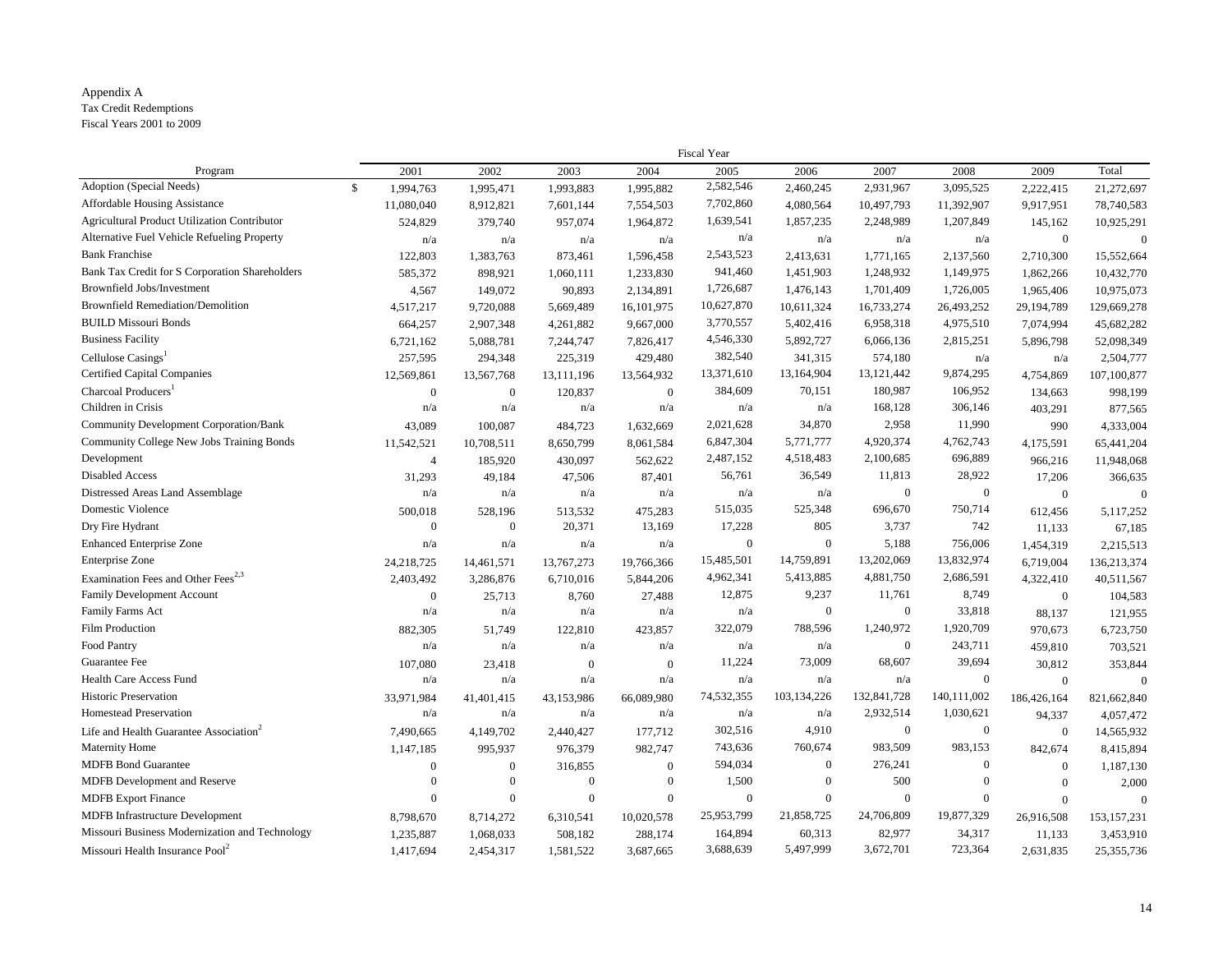#### Appendix A

Tax Credit Redemptions

Fiscal Years 2001 to 2009

|                                                                   |                              |              |                |              | Fiscal Year |                |             |              |             |               |
|-------------------------------------------------------------------|------------------------------|--------------|----------------|--------------|-------------|----------------|-------------|--------------|-------------|---------------|
| Program                                                           | 2001                         | 2002         | 2003           | 2004         | 2005        | 2006           | 2007        | 2008         | 2009        | Total         |
| Missouri Low Income Housing                                       | 11,747,808                   | 19,474,343   | 29,978,473     | 36,916,831   | 65,392,601  | 61,963,799     | 81,646,784  | 98,305,085   | 105,967,104 | 511,392,828   |
| Missouri Property and Casualty Guarantee Association <sup>2</sup> | 13,612,065                   | 20,135,749   | 18,362,815     | 16,823,462   | 16,959,512  | 6,019,763      | 5,754,394   | 1,186,805    | 2,214,045   | 101,068,610   |
| Missouri Quality Jobs                                             | n/a                          | n/a          | n/a            | n/a          | n/a         | $\overline{0}$ | 1,715,530   | 2,805,251    | 6,203,572   | 10,724,353    |
| Neighborhood Assistance                                           | 13.217.496                   | 11,075,600   | 8,641,533      | 10,217,628   | 9,286,880   | 10,009,497     | 13,924,340  | 11,039,982   | 13,202,082  | 100,615,038   |
| Neighborhood Preservation                                         | 465,024                      | 1,947,073    | 3,879,134      | 4,001,293    | 8,461,503   | 4,627,368      | 5,549,062   | 5,343,647    | 5,176,659   | 39,450,763    |
| New Enterprise Creation                                           | $\mathbf{0}$                 | 1,940,260    | 4,331,972      | 3,259,307    | 2,504,561   | 1,534,647      | 1,048,997   | 813,513      | 320,766     | 15,754,023    |
| New Generation Cooperative Incentive                              | 1,570,531                    | 533,203      | 1,510,305      | 3,466,068    | 3,334,935   | 4,990,666      | 4,136,380   | 5,068,747    | 4,190,256   | 28,801,091    |
| Pharmaceutical <sup>1</sup>                                       | 75,816,984                   | 63,686,262   | 3,737,102      | 524,527      | 142,373     | 1,672          | n/a         | n/a          | n/a         | 143,908,920   |
| Pregnancy Resource                                                | n/a                          | n/a          | n/a            | n/a          | n/a         | n/a            | $\Omega$    | 563,669      | 951,744     | 1,515,413     |
| Property Tax                                                      | 101.616.246                  | 85.901.461   | 97.180.378     | 95.237.314   | 99,455,570  | 96,090,703     | 93,118,747  | 100,164,994  | 118,573,853 | 887,339,266   |
| <b>Public Safety Officer Surviving Spouse</b>                     | n/a                          | n/a          | n/a            | n/a          | n/a         | n/a            | $\Omega$    | $\mathbf{0}$ | 9,583       | 9,583         |
| <b>Oualified Beef</b>                                             | n/a                          | n/a          | n/a            | n/a          | n/a         | n/a            |             |              | $\Omega$    | $\Omega$      |
| Qualified Equity Investment                                       | n/a                          | n/a          | n/a            | n/a          | n/a         | n/a            | $\Omega$    | $\Omega$     |             | $\Omega$      |
| Qualified Research Expense <sup>1</sup>                           | 8,476,856                    | 6,185,521    | 1,642,524      | 2,038,230    | 1,626,864   | 1,006,688      | 487,320     | 100,926      |             | 21,564,929    |
| <b>Rebuilding Communities</b>                                     | 1,053,401                    | 3,438,354    | 2,289,501      | 1,415,889    | 1,694,006   | 1,764,167      | 1,390,803   | 1,967,262    | 1,548,622   | 16,562,005    |
| <b>Residential Dwelling Accessibility</b>                         | n/a                          | n/a          | n/a            | n/a          | n/a         | n/a            | n/a         | $\mathbf{0}$ | 16,363      | 16,363        |
| <b>Residential Treatment Agency</b>                               | n/a                          | n/a          | n/a            | n/a          | n/a         | n/a            | $\Omega$    | 214,901      | 202,900     | 417,801       |
| Retain Jobs                                                       | n/a                          | n/a          | n/a            | n/a          | $\Omega$    | 2,882,995      | 4,285,366   | 5,546,167    | 9,992,850   | 22,707,378    |
| <b>Rolling Stock</b>                                              | n/a                          | n/a          | n/a            | n/a          | n/a         | n/a            | n/a         | n/a          | $\Omega$    | $\Omega$      |
| Self-Employed Health Insurance                                    | n/a                          | n/a          | n/a            | n/a          | n/a         | n/a            | n/a         | 1,039,564    | 1,729,167   | 2,768,731     |
| Shared Care                                                       | 15,309                       | 19,271       | 24,355         | 39,109       | 33,574      | 39,247         | 105,757     | 78,360       | 92,803      | 447,785       |
| <b>Small Business Incubator</b>                                   | 172,912                      | 107,793      | 81,716         | 167,360      | 246,807     | 322,278        | 179,368     | 252,392      | 548,639     | 2,079,265     |
| Small Business Investment (Capital)                               | 3,399,257                    | 370,719      | 149,068        | 49,478       | 109,050     | 58,189         | 66,720      | 20,711       | 30,634      | 4,253,826     |
| Sponsorship and Mentoring Program <sup>1</sup>                    | $\mathbf{0}$                 | $\mathbf{0}$ | $\overline{0}$ | $\mathbf{0}$ | $\Omega$    | $\Omega$       | $\Omega$    | n/a          | n/a         | $\Omega$      |
| Transportation Development <sup>1</sup>                           | n/a                          | 1,235,603    | 1,249,848      | 3,678,532    | 3,545,219   | 980,806        | 910,421     | 2,223,821    | 1,066,386   | 14,890,636    |
| Winery and Grape Growers                                          | 629,145                      | 239,098      | 275,366        | 260,397      | 179,323     | 69,564         | 174,736     | 118,844      | 153,821     | 2,100,294     |
| Wood Energy                                                       | 4,154,777                    | 2,673,412    | 3,642,570      | 1,205,443    | 3,700,285   | 3,728,100      | 2,709,211   | 1,215,292    | 4,576,446   | 27,605,536    |
| Youth Opportunities and Violence Prevention                       | 2,752,320                    | 3,000,974    | 2,898,572      | 3,272,225    | 3,211,185   | 3,256,950      | 4,893,591   | 4,137,223    | 4,723,545   | 32,146,585    |
| Totals                                                            | 371,533,209<br>$\mathcal{S}$ | 355,467,718  | 309,129,047    | 364,784,834  | 408,824,882 | 411,818,954    | 478,943,810 | 496,022,421  | 584,526,152 | 3,781,051,027 |

 $^{\rm 1}$  The tax credit has expired or has been repealed. Redemptions may be reported due to carry forward provisions.

 $^{\rm 2}$  Redemptions are on a calendar year rather than fiscal year and based on tax year credit was applied against.

 $^3$  Until the fiscal year 2007 budget process the amount reported by the DIFP for this credit was only the examination fee portion and not the other taxes and fees for which credits were also redeemed.

Source: Office of Administration, Department of Revenue, and tax credit administering agencies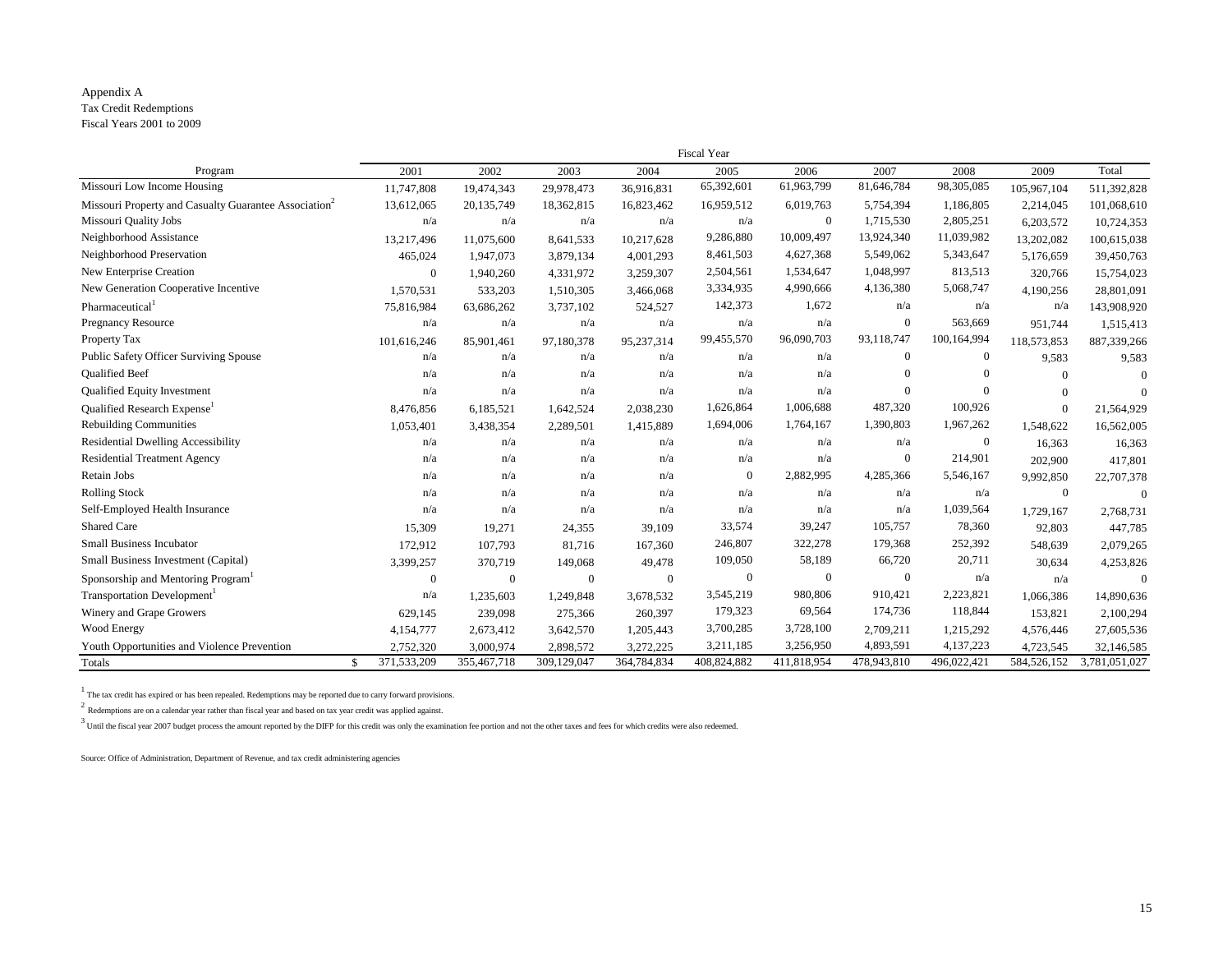|                                                           | Funding      | Annual $(A)$<br>Cumulative (C) | Program<br>Limit<br>Status <sup>1</sup> |
|-----------------------------------------------------------|--------------|--------------------------------|-----------------------------------------|
| Program/Funding Discretion<br><b>Discretionary</b>        | Limit        | Limit                          |                                         |
| <b>Affordable Housing Assistance</b>                      | \$11,000,000 | A                              |                                         |
| <b>Brownfield Jobs/Investment</b>                         |              | None                           |                                         |
| <b>Brownfield Remediation/Demolition</b>                  |              | None                           |                                         |
| <b>BUILD Missouri Bonds</b>                               | 25,000,000   | A                              |                                         |
| <b>Community Development Corporation/Bank</b>             | 6,000,000    | $\mathbf C$                    | Exhausted 2001                          |
| <b>Community College New Jobs Training Bonds</b>          | 55,000,000   | $\mathcal{C}$                  | Expires 2018                            |
| Development                                               | 6,000,000    | A                              |                                         |
| <b>Enhanced Enterprise Zone</b>                           | 24,000,000   | A                              |                                         |
| Family Development Account <sup>2</sup>                   | 4,000,000    | A                              |                                         |
| <b>Film Production</b>                                    | 4,500,000    | A                              | Sunsets 2013                            |
| <b>MDFB Bond Guarantee</b>                                | 50,000,000   | $\mathcal{C}$                  |                                         |
| MDFB Infrastructure Development <sup>3</sup>              | 10,000,000   | $\mathbf{A}$                   |                                         |
| Missouri Low Income Housing <sup>4</sup>                  |              | None                           |                                         |
| Neighborhood Assistance                                   | 16,000,000   | A                              |                                         |
| New Enterprise Creation                                   | 20,000,000   | $\mathbf C$                    | Exhausted 2001                          |
| Qualified Research Expense                                | 10,000,000   | A                              | Expired 2004                            |
| <b>Retain Jobs</b>                                        | 45,000,000   | $\mathbf C$                    | Expires 2014                            |
| <b>Small Business Incubator</b>                           | 500,000      | A                              |                                         |
| Youth Opportunities and Violence Prevention               | 6,000,000    | A                              |                                         |
| <b>Entitlement</b>                                        |              |                                |                                         |
| Adoption (Special Needs)                                  | 4,000,000    | A                              |                                         |
| Agricultural Product Utilization Contributor <sup>5</sup> | 6,000,000    | A                              |                                         |
| Alternative Fuel Vehicle Refueling Property               | 3,000,000    | $\mathbf{A}$                   | Sunsets 2014                            |
| <b>Bank Franchise</b>                                     |              | None                           |                                         |
| Bank Tax Credit for S Corporation Shareholders            |              | None                           |                                         |
| <b>Business Facility</b>                                  |              | None                           | Expires 2020                            |
| <b>Cellulose Casings</b>                                  |              | None                           | Repealed 2008                           |
| <b>Certified Capital Companies</b>                        | 140,000,000  | $\mathbf C$                    | Exhausted 1999                          |
| <b>Charcoal Producers</b>                                 |              | None                           | Expired 2006                            |
| Children in Crisis                                        |              | None                           | Sunsets 2012                            |
| Disabled Access <sup>6</sup>                              |              | None                           |                                         |
| Distressed Areas Land Assemblage'                         | 20,000,000   | A                              |                                         |
|                                                           | 95,000,000   | $\mathbf C$                    | Expires 2013                            |
| <b>Domestic Violence</b>                                  | 2,000,000    | A                              |                                         |
| Dry Fire Hydrant                                          | 500,000      | $\mathbf{A}$                   | Expires 2010                            |
| <b>Enterprise Zone</b>                                    |              | None                           | Phasing out 2015                        |
| <b>Examination Fees and Other Fees</b>                    |              | None                           |                                         |
| Family Farms Act                                          | 300,000      | $\mathbf{A}$                   |                                         |
| Food Pantry                                               | 2,000,000    | $\mathbf{A}$                   | Sunsets 2011                            |
| Guarantee Fee <sup>8</sup>                                |              | None                           | Expires 2009                            |
| <b>Health Care Access Fund</b>                            | 1,000,000    | $\mathbf{A}$                   | Sunsets 2013                            |
| Historic Preservation <sup>9</sup>                        |              | None                           |                                         |